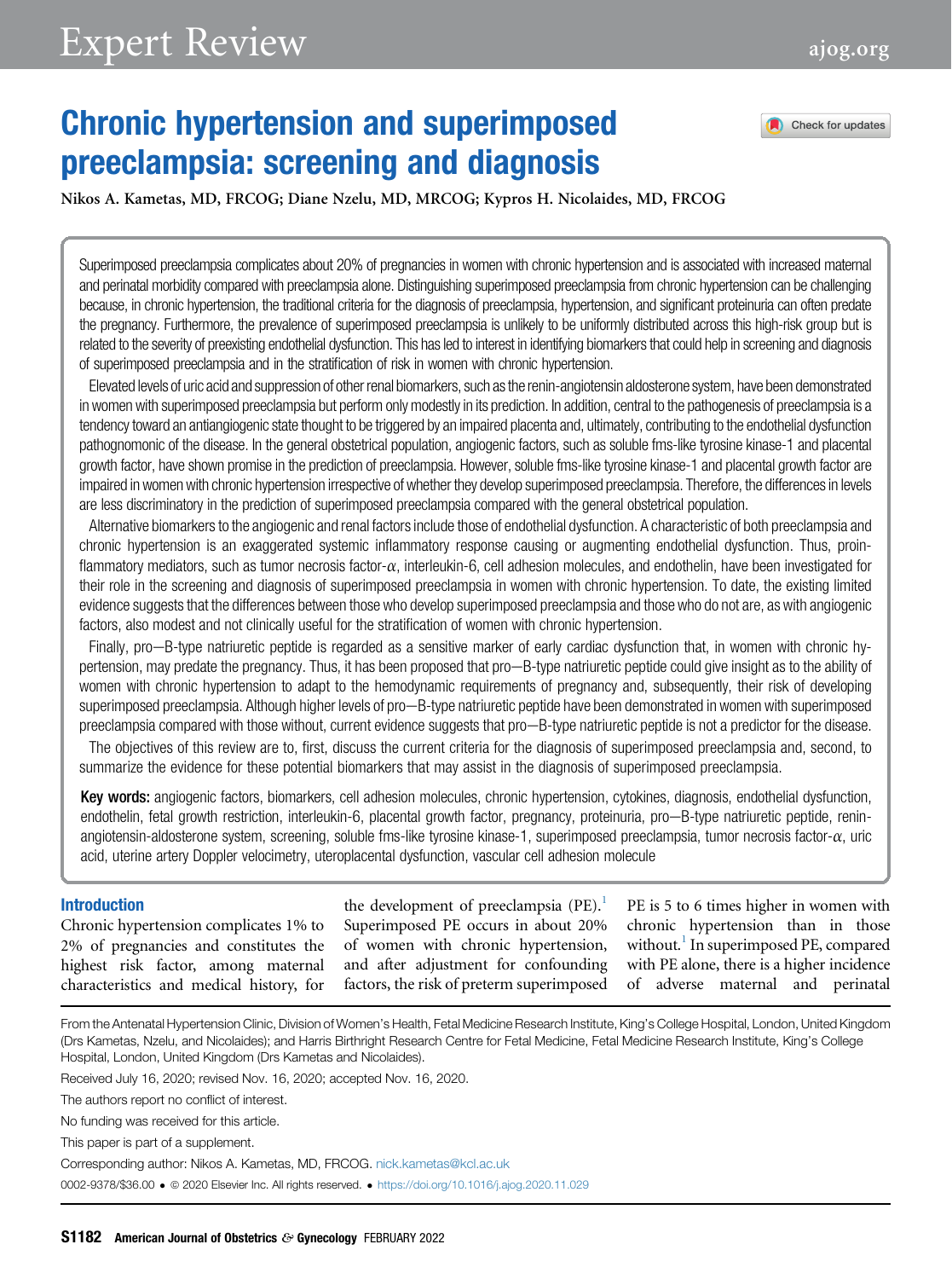outcomes, including preterm delivery, birth of small-for-gestational-age neonates, operative delivery, admission to the neonatal intensive care unit (NICU), and pulmonary edema.<sup>[2](#page-10-1),[3](#page-10-2)</sup>

The objectives of this review are, first, to discuss current criteria for the diagnosis of superimposed PE in women with chronic hypertension and, second, to summarize evidence for potential biomarkers that may assist in the diagnosis of superimposed PE.

#### Diagnostic Criteria for Chronic Hypertension

Outside of pregnancy, recommendations for the diagnosis of stage 1 and 2 hypertension were recently updated with new blood pressure (BP) thresholds [\(Table 1\)](#page-1-0).<sup>[4](#page-10-3)</sup> In pregnancy, hypertension is defined using the traditional cutoff of  $\geq$ 140/90 mm Hg measured on  $\geq$ 2 consecutive occasions at least 4 hours apart.[5](#page-10-4) Thus, chronic hypertension in pregnancy refers to hypertension either predating pregnancy or occurring in the first 20 gestational weeks.<sup>[5](#page-10-4)</sup> In 90% of those with chronic hypertension, the cause is primary and accompanied by a family history or lifestyle factors, such as obesity.[4](#page-10-3) Less commonly, chronic hypertension is secondary to underlying renal, vascular, or endocrine disorders.<sup>[4](#page-10-3)</sup>

#### Diagnostic Criteria for Superimposed **Preeclampsia**

The diagnosis of PE has traditionally relied on the combination of proteinuria and hypertension.<sup>[6](#page-10-5)</sup> There are 3 main limitations to this definition in the case of superimposed PE in women with chronic hypertension. First, in women with chronic hypertension, the high BP predates the pregnancy. Second, proteinuria can coexist in about 10% of women with chronic hypertension. This is most commonly because of nephrosclerosis caused by long-standing hypertension and, less commonly, because of the presence of secondary causes, such as diabetes or renal disease.<sup>[7](#page-10-6),[8](#page-10-7)</sup> Third, this definition does not take into account that PE is a multiorgan disease such that even in the absence of proteinuria, hypertensive women with evidence of renal, hepatic, hematological, or neurologic involvement

#### <span id="page-1-0"></span>TABLE 1

A comparison of the 2014 and 2017 classifications of BP in adults according to the Joint National Committee on the prevention, detection, evaluation, and treatment of high blood pressure

|                      | Systolic BP (mm Hq) |             | "and"            | Diastolic BP (mm Hg) |           |  |  |
|----------------------|---------------------|-------------|------------------|----------------------|-----------|--|--|
| <b>BP</b> category   | 2014                | 2017        | or "or"          | 2014                 | 2017      |  |  |
| Normal BP            | $<$ 120             | $<$ 120     | and              | < 80                 | < 80      |  |  |
| <b>Elevated BP</b>   | 120-139             | $120 - 129$ | and <sup>a</sup> | $80 - 89$            | $<$ 80    |  |  |
| Stage 1 hypertension | $140 - 159$         | $130 - 138$ | or               | $90 - 99$            | $80 - 89$ |  |  |
| Stage 2 hypertension | >160                | >140        | 0ľ               | >100                 | > 90      |  |  |
|                      |                     |             |                  |                      |           |  |  |

BP, blood pressure.

<span id="page-1-1"></span><sup>a</sup> The 2014 guidelines are "and/or" for the diagnosis of elevated BP.

Kametas. Screening and diagnosis of superimposed preeclampsia. Am J Obstet Gynecol 2022.

are at a substantial risk of morbidity. $9 \text{ In}$  $9 \text{ In}$ acknowledgment of this, the American College of Obstetricians and Gynecologists (ACOG) and the International Society for the Study of Hypertension in Pregnancy (ISSHP) broadened their definition of PE to encompass any evidence of end-organ dysfunction as summarized in Table  $2^{10,11}$  $2^{10,11}$  $2^{10,11}$  $2^{10,11}$  Thus, the diagnosis of superimposed PE is based on the new development of thrombocytopenia, liver dysfunction, renal insufficiency, or symptoms suggestive of PE in women with chronic hypertension [\(Table 2](#page-2-0)).

#### Inclusion of blood pressure and proteinuria

The fact that women with chronic hypertension have hypertension predating pregnancy and proteinuria can be present in the first trimester of pregnancy<sup>7</sup> potentially renders BP redundant and proteinuria less sensitive for the diagnosis of superimposed PE. However, there are studies indicating a relationship between BP control and increase in proteinuria an[d the](#page-10-11) development of superimposed  $PE.<sup>12-14</sup>$  These studies raise the question of whether BP parameters along with serial quantification of proteinuria should be included in screening for or in the definition of superimposed PE.

There is good evidence that the incidence of preterm superimposed PE is related to first-trimester BP control in women with chronic hypertension. A study of 586 women with chronic hypertension reported that the incidence of preterm superimposed PE as defined

using the ISSHP criteria (2014) was 7% in those who presented in the first trimester of pregnancy with a BP of <140/90 mm Hg without antihypertensive medications and 20% in those with a BP of  $\geq$ 140/90 mm Hg despite antihypertensive medications.[15](#page-11-0) In addition, 2 further studies reported a 2- and 4-fold increase in the risk of superimposed PE in women with chronic hypertension and a mean arterial BP of  $\geq$ 95 mm Hg in the first trimester of pregnancy<sup>[13](#page-10-12)</sup> and a diastolic BP of  $\geq$ 100 mm Hg in the second trimester of pregnancy, respec-tively.<sup>[14](#page-10-13)</sup> Although models incorporating BP parameters along with maternal characteristics perform modestly in the prediction of superimposed PE, $^{13,16}$  $^{13,16}$  $^{13,16}$  $^{13,16}$  the performance is equivalent, if not better, to those incorporating biomarkers discussed later in the review ([Table 3\)](#page-3-0).

It has been argued that women with chronic hypertension and uncontrolled BP should be managed in the same way as those with superimposed  $PE.<sup>17</sup>$  $PE.<sup>17</sup>$  $PE.<sup>17</sup>$  One cohort study that included 142 women with chronic hypertension defined uncontrolled BP as  $\geq$  140/90 mm Hg despite antihypertensive use demonstrated an increase in preterm delivery before 34 weeks from  $1.3-50%$  when compared with those reaching the target threshold of  $\langle 140/90 \text{ mm Hg.}^{18} \text{ Simi} \rangle$  $\langle 140/90 \text{ mm Hg.}^{18} \text{ Simi} \rangle$  $\langle 140/90 \text{ mm Hg.}^{18} \text{ Simi} \rangle$ larly, a cohort study of 120 women with chronic hypertension but defining uncontrolled BP as  $\geq$ 160/110 mm Hg irrespective of antihypertensive medications demonstrated higher rates of preterm birth, low birthweight, extremely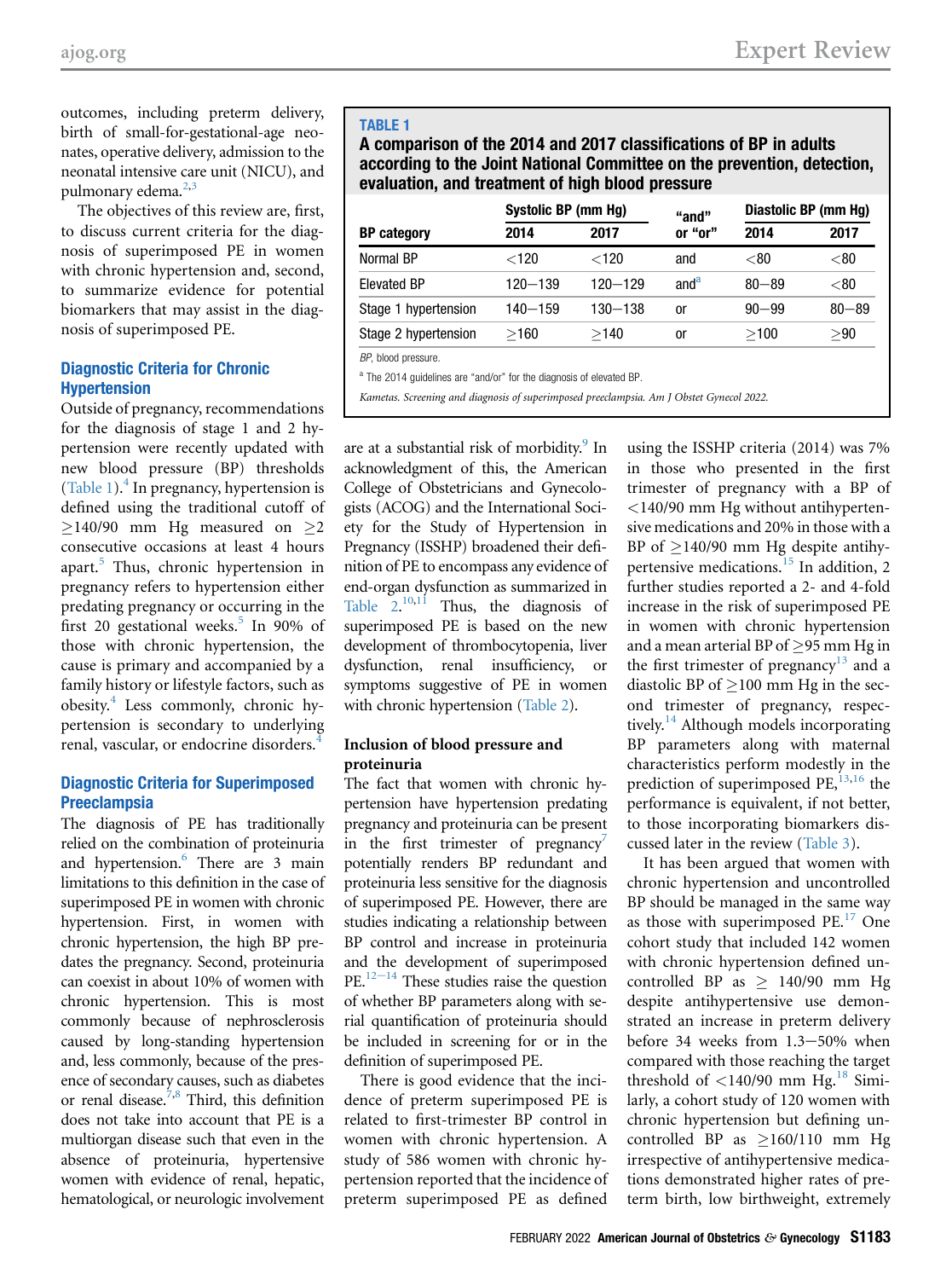<span id="page-2-0"></span>

| <b>TABLE 2</b>                                             | Comparison of the previous and updated diagno                                                                                                                                                                                                  |                                                          |                                       | ostic criteria for preeclampsia: NHBPEP, ACOG, and ISSHP |                                                               |                                       |                                                                                                                                                                                                                                |
|------------------------------------------------------------|------------------------------------------------------------------------------------------------------------------------------------------------------------------------------------------------------------------------------------------------|----------------------------------------------------------|---------------------------------------|----------------------------------------------------------|---------------------------------------------------------------|---------------------------------------|--------------------------------------------------------------------------------------------------------------------------------------------------------------------------------------------------------------------------------|
| Condition                                                  | NHBPEP (1990-2000) ACOG (2002)                                                                                                                                                                                                                 |                                                          | <b>ISSHP (2001)</b>                   | ACOG (2013)                                              | ACOG (2018)                                                   | ISSHP (2014)                          | ISSHP (2018)                                                                                                                                                                                                                   |
| Hypertension                                               | De novo hypertension occurring beyond 20 weeks gestation plus at least one of the following                                                                                                                                                    |                                                          |                                       |                                                          |                                                               |                                       |                                                                                                                                                                                                                                |
| Proteinuria                                                | $\geq$ 300 mg/d<br>$\geq$ 1 + dipstick<br>$\bullet$                                                                                                                                                                                            | On 2 occasions<br>$\geq$ 1 + dipstick<br>$\geq 300$ mg/d | $\geq$ 300 mg/d<br>$\geq$ 1+ dipstick | ≥300 mg/d<br>≥1 + dipstick<br>PCR ≥0.3 mg/dL             | $\geq$ 2+ dipstick<br>PCR $\geq$ 0.3 mg/dL<br>$\geq$ 300 mg/d | $\geq$ 300 mg/d<br>$\geq$ 2+ dipstick | ≥300 mg/d<br>≥1 + dipstick<br>PCR ≥0.3 mg/dL                                                                                                                                                                                   |
| insuffiicency<br>Renal                                     |                                                                                                                                                                                                                                                |                                                          |                                       | serum creatinine<br>$1.10$ mg/dL<br>Doubling in          | serum creatinine<br>1.10 mg/dL<br>Doubling in                 | $1.02$ mg/dL                          | $1.02$ mg/dL                                                                                                                                                                                                                   |
| Abnormal liver<br>function                                 |                                                                                                                                                                                                                                                |                                                          |                                       | $>2\times$ normal                                        | $>2\times$ normal                                             | $>2\times$ normal                     | ALT and AST >40 IU/L                                                                                                                                                                                                           |
| Thrombocytopenia                                           |                                                                                                                                                                                                                                                |                                                          |                                       | $PLT < 100 \times 10^9/L$                                | $PLT < 100 \times 10^{9}/L$                                   | $PLT < 150 \times 10^9/L$             | $PLT < 150 \times 10^{9}/L$                                                                                                                                                                                                    |
| Uteroplacental<br>insufficiency                            |                                                                                                                                                                                                                                                |                                                          |                                       |                                                          |                                                               | Fetal growth<br>restriction           | Fetal growth restriction <sup>a</sup><br>artery Doppler analysis<br>Abnormal umbilical<br>Stillbirth                                                                                                                           |
| Symptoms of PE                                             |                                                                                                                                                                                                                                                |                                                          |                                       | Pulmonary edema<br>complications<br>Neurologic           | Pulmonary edema<br>complications<br>Neurologic                | complications<br>Neurologic           | complications<br>Neurologic                                                                                                                                                                                                    |
| protein creatinine ratio; PE, preeclampsia; PLT, platelet. | <sup>a</sup> The ISSHP guidelines (2018) have recommended that signs of uteroplacental insufficiency should not be included in the diagnosis of superimposed PE.<br>Kametas. Screening and diagnosis of superimposed preeclampsia. Am J Obstet | Gynecol 2022.                                            |                                       |                                                          |                                                               |                                       | ACOG, American College of Obstetricians and Gynecologists; ALT, alanine transaminase; AST, aspartate aminotransise; SSHP, International Society for the Study of Hypertension in Pregrancy; WHBPEP, National Blood Pressure Ed |

<span id="page-2-1"></span>low birthweight, and admission to the NICU than those with a BP of <160/110 mm Hg.<sup>19</sup> Despite this apparent relationship between BP and adverse pregnancy outcomes, studies have failed to identify BP thresholds that are clinically relevant in differentiating chronic hypertension from superimposed PE. For this reason, although uncontrolled BP may warrant further investigation for underlying superimposed PE, current guidelines advise against incorporating this as a defining feature. $10$ 

Renal insufficiency and proteinuria are still considered the hallmark features of PE, complicating 75% of those diagnosed with the disease.<sup>[20](#page-11-5)</sup> Women with chronic hypertension and significant proteinuria in the first trimester of pregnancy have a 4-fold increase in the risk of superimposed PE as defined using the National High Blood Pressure Education Program criteria.<sup>7</sup> Furthermore, the rate of superimposed PE increased with increasing baseline levels of 24-hour protein excretion.[7](#page-10-6) Further research is needed in women with chronic hypertension to ascertain whether quantification of baseline proteinuria and serial assessment thereafter would facilitate a more comprehensive stratification and identify those at particularly high risk of developing adverse outcomes.

Previously, in women with chronic hypertension and first-trimester proteinuria, superimposed PE was defined arbitrarily as a "sudden increase," or a clear change, in the level of baseline proteinuria.<sup>5</sup> This has now been removed from the criteria as studies have indicated that in previously normotensive women who develop PE, changes in the degree of proteinuria has little correlation with adverse maternal or perinatal outcomes[.21](#page-11-6)[,22](#page-11-7) However, little is known as to the importance of an escalation in urinary protein excretion during pregnancy in women with baseline proteinuria and chronic hypertension. In small cohorts of women with chronic kidney disease, a more than 2-fold increase in baseline proteinuria is associated with a higher likelihood of developing superimposed PE as defined using the ISSHP criteria (2014) than those who have stable levels of urinary protein excretion throughout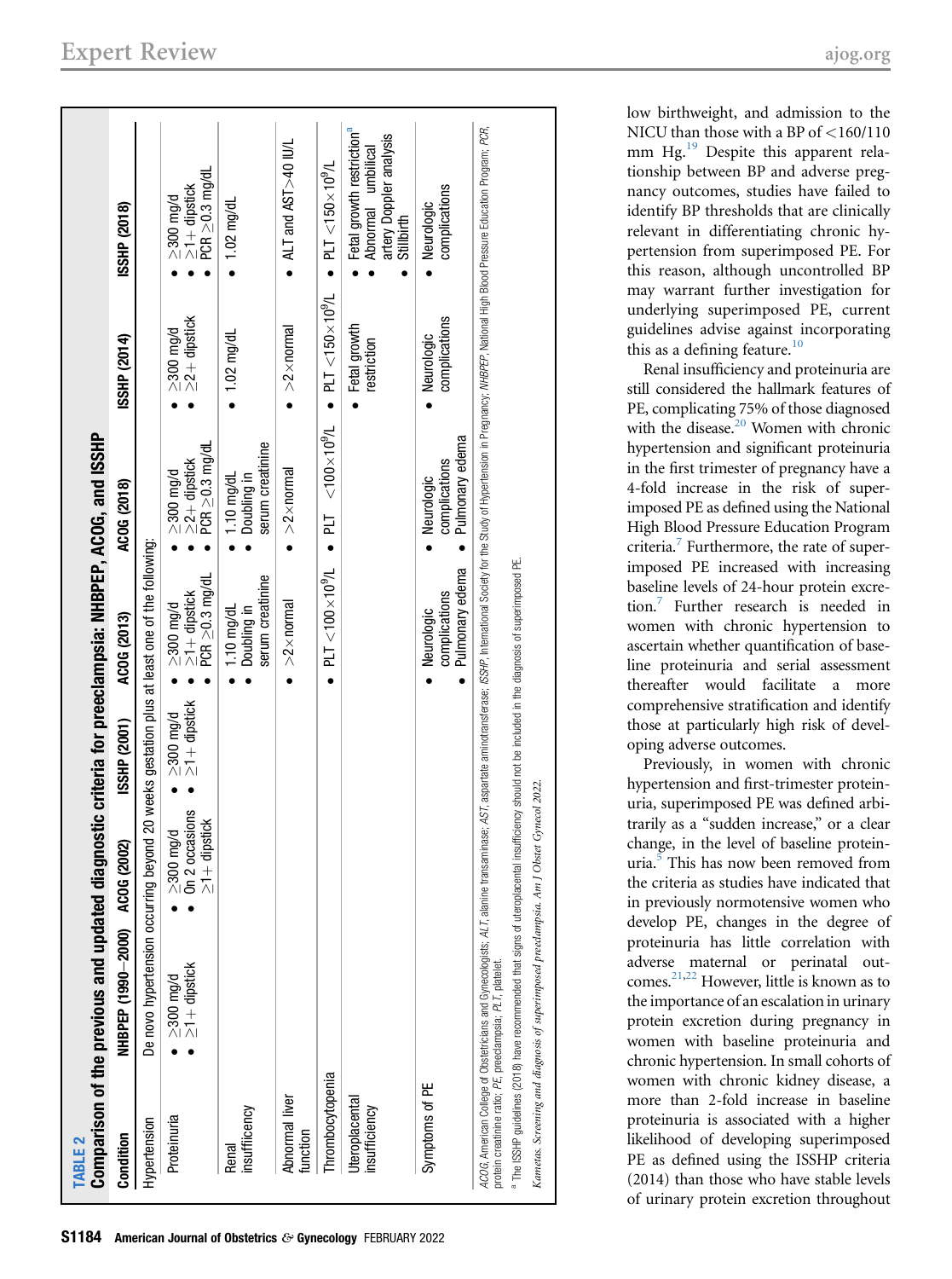#### TABLE 3

 Summary of the studies evaluating the performance of biomarkers in the prediction of superimposed preeclampsia in women with chronic hypertension

<span id="page-3-0"></span>

| Author, y                                                                                | <b>Biomarker</b> | $n^a$  | <b>TM</b> | <b>Definition</b>   | <b>AUC (95% CI)</b>   | <b>Sensitivity</b> | <b>Specificity</b> | $LR+$                  | $LR -$                 | <b>PPV</b> | <b>NPV</b>  |
|------------------------------------------------------------------------------------------|------------------|--------|-----------|---------------------|-----------------------|--------------------|--------------------|------------------------|------------------------|------------|-------------|
| <b>BP</b>                                                                                |                  |        |           |                     |                       |                    |                    |                        |                        |            |             |
| Rovida et al,<br>2012120                                                                 | <b>MAP</b>       | 100    | First     | <b>ISSHP (2002)</b> | $0.47(0.34 -$<br>0.59 |                    |                    |                        |                        |            |             |
| Rovida et al,<br>2012120                                                                 | <b>MAP</b>       | 100    | Second    | <b>ISSHP (2002)</b> | $0.66(0.55 -$<br>0.76 | —                  |                    |                        | —                      |            |             |
| Lecarpentier<br>et al, $2010^{13}$                                                       | <b>MAP</b>       | 211    | Second    | ACOG (2002)         | 0.72                  | 82.00              | 55.00              | $1.81(0.83 -$<br>3.98  | $\qquad \qquad \qquad$ |            |             |
| Lecarpentier<br>et al, $2010^{13}$                                                       | <b>SBP</b>       | 211    | Second    | ACOG (2002)         | 0.68                  |                    |                    |                        | —                      |            |             |
| Lecarpentier<br>et al, $2010^{13}$                                                       | <b>DBP</b>       | 211    | Second    | ACOG (2002)         | 0.69                  |                    |                    |                        |                        |            |             |
| Giannubilo<br>et al, 2006 <sup>16</sup>                                                  | 24 h DBP         | 223    | Second    | NHBPEP (1990)       |                       | 95.00              | 89.00              |                        |                        |            |             |
| Giannubilo<br>et al, 2006 <sup>16</sup>                                                  | 24 h SBP         | 223    | Second    | NHBPEP (1990)       |                       | 88.00              | 92.00              |                        |                        |            |             |
| Renal markers                                                                            |                  |        |           |                     |                       |                    |                    |                        |                        |            |             |
| Bramham et al,<br>202066                                                                 | <b>ACR</b>       | $90\,$ | First     | <b>ISSHP (2014)</b> | $0.87(0.73 -$<br>1.00 |                    |                    |                        |                        |            |             |
| Bramham et al,<br>202066                                                                 | <b>ACR</b>       | $90\,$ | Second    | <b>ISSHP (2014)</b> | $0.79(0.57 -$<br>1.00 |                    |                    |                        |                        |            |             |
| Parrish, 2010 <sup>32</sup>                                                              | Uric acid        | 73     | Third     | NHBPEP (1990)       |                       |                    |                    | $1.61(0.19 -$<br>14.00 | $0.97(0.88 -$<br>1.10  |            |             |
| Salahuddin<br>et al, 2007 <sup>27</sup>                                                  | Uric acid        | 19     | Third     | ACOG (2002)         | 0.70                  | 68.00              | 78.00              | 3.1                    | 0.40                   |            |             |
| August et al,<br>$2004^{31}$                                                             | Uric acid        | 110    | Second    |                     |                       |                    |                    |                        |                        |            |             |
| Lim et al,<br>1997 <sup>30</sup>                                                         | Uric acid        | 23     | Third     | NHBPEP (1990)       |                       | 54.00              | 78.00              |                        |                        |            |             |
| Angiogenic<br>factors                                                                    |                  |        |           |                     |                       |                    |                    |                        |                        |            |             |
| Bramham et al,<br>202066                                                                 | <b>PIGF</b>      | $90\,$ | Second    | <b>ISSHP (2014)</b> | $0.78(0.55 -$<br>1.00 |                    |                    |                        |                        |            |             |
| Kametas. Screening and diagnosis of superimposed preeclampsia. Am J Obstet Gynecol 2022. |                  |        |           |                     |                       |                    |                    |                        |                        |            | (continued) |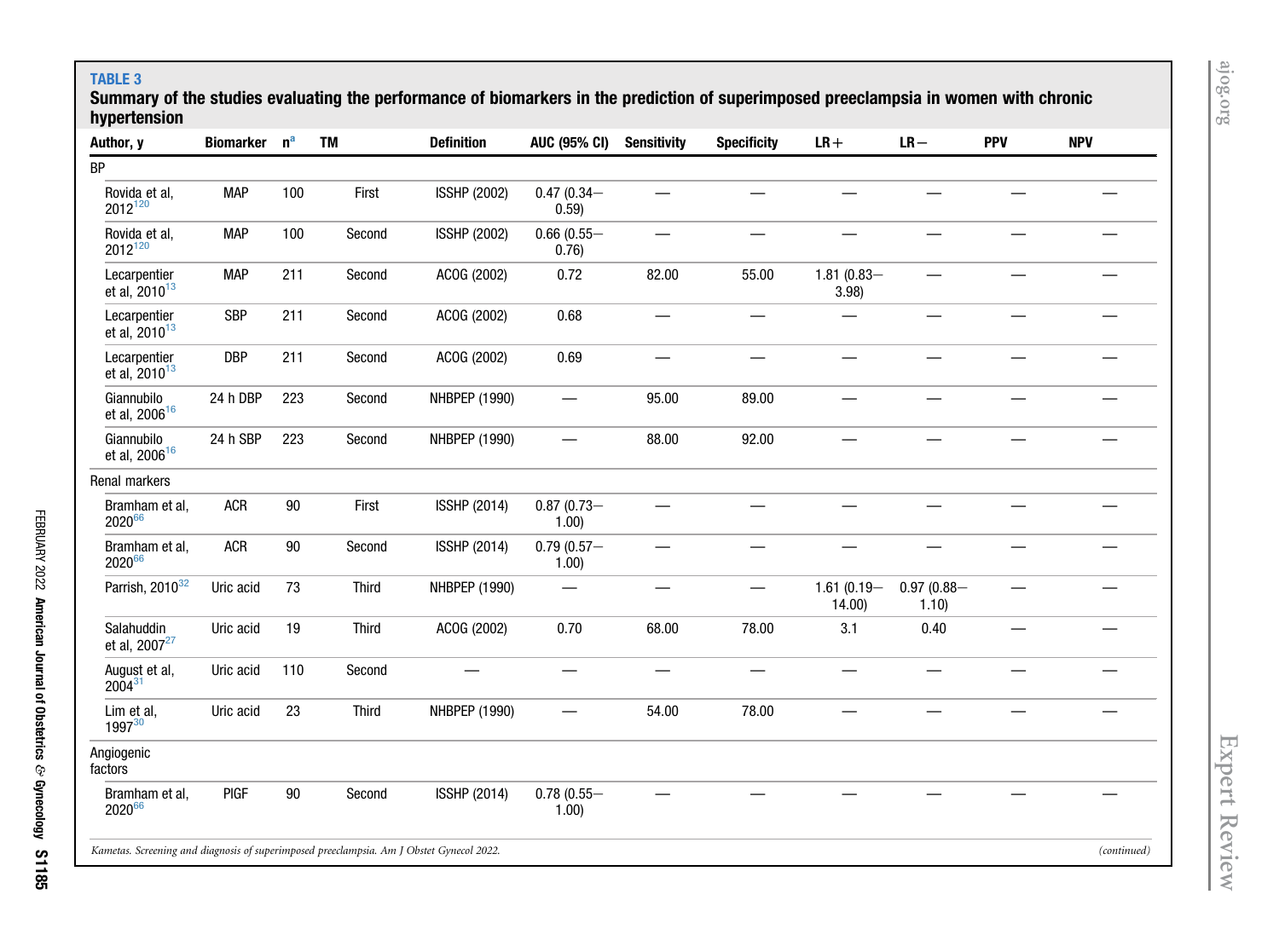### TABLE 3

 Summary of the studies evaluating the performance of biomarkers in the prediction of superimposed preeclampsia in women with chronic hypertension (continued)

| Author, y                               | <b>Biomarker</b> | n <sup>a</sup> | <b>TM</b>        | <b>Definition</b>   | <b>AUC (95% CI)</b>    | <b>Sensitivity</b>    | <b>Specificity</b>      | $LR+$ | $LR -$ | <b>PPV</b>             | <b>NPV</b>              |
|-----------------------------------------|------------------|----------------|------------------|---------------------|------------------------|-----------------------|-------------------------|-------|--------|------------------------|-------------------------|
| Nzelu et al,<br>$2020^{12}$             | <b>PIGF</b>      | 650            | First            | <b>ISSHP (2014)</b> | $0.58(0.54 -$<br>0.61) |                       |                         |       |        |                        |                         |
| Nzelu et al,<br>202012                  | sFIt-1           | 650            | First            | <b>ISSHP (2014)</b> | $0.55(0.51 -$<br>0.58) |                       |                         |       |        |                        |                         |
| Sunderji et al,<br>$2010^{83,b}$        | sFlt-1           | 457            | Second and third | ACOG (2002)         | $0.98(0.95 -$<br>1.00  | 96.00                 | 4.00                    |       |        |                        |                         |
| Sunderji et al,<br>$2010^{83,b}$        | <b>PIGF</b>      | 457            | Second and third | ACOG (2002)         | $0.98(0.96 -$<br>1.00  | 96.00                 | 5.00                    |       |        |                        |                         |
| Salahuddin<br>et al, 2007 <sup>27</sup> | sFlt-1           | 19             | <b>Third</b>     | ACOG (2002)         | 0.94                   | 84.00                 | 95.00                   | 16.00 | 0.20   |                        |                         |
| Salahuddin<br>et al, 2007 <sup>27</sup> | sEng             | 19             | Third            | ACOG (2002)         | 0.87                   | 84.00                 | 79.00                   | 4.00  | 0.20   |                        |                         |
| Zeeman et al,<br>$2003^{123}$           | Inhibin A        | 61             | Second and third | NHBPEP (2000)       |                        | 38.00                 | 95.00                   | 7.60  | 0.65   |                        |                         |
| Inflammatory<br>markers                 |                  |                |                  |                     |                        |                       |                         |       |        |                        |                         |
| Nzelu et al,<br>2020107                 | <b>VCAM</b>      | 650            | First            | <b>ISSHP (2014)</b> | $0.54(0.49 -$<br>0.59) |                       |                         |       |        |                        |                         |
| Uterine artery<br>Doppler               |                  |                |                  |                     |                        |                       |                         |       |        |                        |                         |
| Rovida et al,<br>2012 <sup>120</sup>    | PI               | 100            | Second           | <b>ISSHP (2002)</b> | $0.75(0.65 -$<br>0.83) |                       |                         |       |        |                        |                         |
| Roncaglia<br>et al, 2008 <sup>121</sup> | <b>RI</b>        | 182            | Second and third | <b>ISSHP (2002)</b> | $\equiv$               | 75.00                 | 70.00                   | 0.36  | 2.50   | 28.00                  | 95.00                   |
| Giannubilo<br>et al, 2006 <sup>16</sup> | RI               | 223            | Second           | NHBPEP (1990)       |                        | 69.00                 | 87.00                   |       |        |                        |                         |
| Zeeman et al,<br>2003123                | PI               | 56             | Second           | NHBPEP (1990)       |                        | 33.30 (0.80-<br>90.60 | 77.10 (62.70-<br>88.00) |       |        | $8.30(0.20 -$<br>38.50 | 94.90 (82.70-<br>99.40) |
| Frusca et al,<br>$199^{122}$            | RI               | 78             |                  | ACOG (2002)         |                        | 76                    | 84.00                   |       |        | 64.00                  | 91.00                   |

ACOG, American College of Obstetricians and Gynecologists; AUC, area under the curve; CI, confidence interval; DBP, diastolic blood pressure; ISSHP, International Society for the Study of Hypertension in Pregnancy; LR-, ne likelihood ratio; MAP, mean arterial pressure; NHBPEP, National High Blood Pressure Education Program; NPV, negative predictive value; PI, pulsatility index; PIGF, placental growth factor; PPV, positive predictive value; R pressure; sEng, soluble endoglin; sFlt-1, soluble fms-like tyrosine kinase-1; VCAM, vascular cell adhesion molecule.

<span id="page-4-0"></span><sup>a</sup> Only studies analyzing women with chronic hypertension separately from other high-risk cohorts included; <sup>b</sup> Preeclampsia before 37 weeks of gestation.

Kametas. Screening and diagnosis of superimposed preeclampsia. Am J Obstet Gynecol 2022.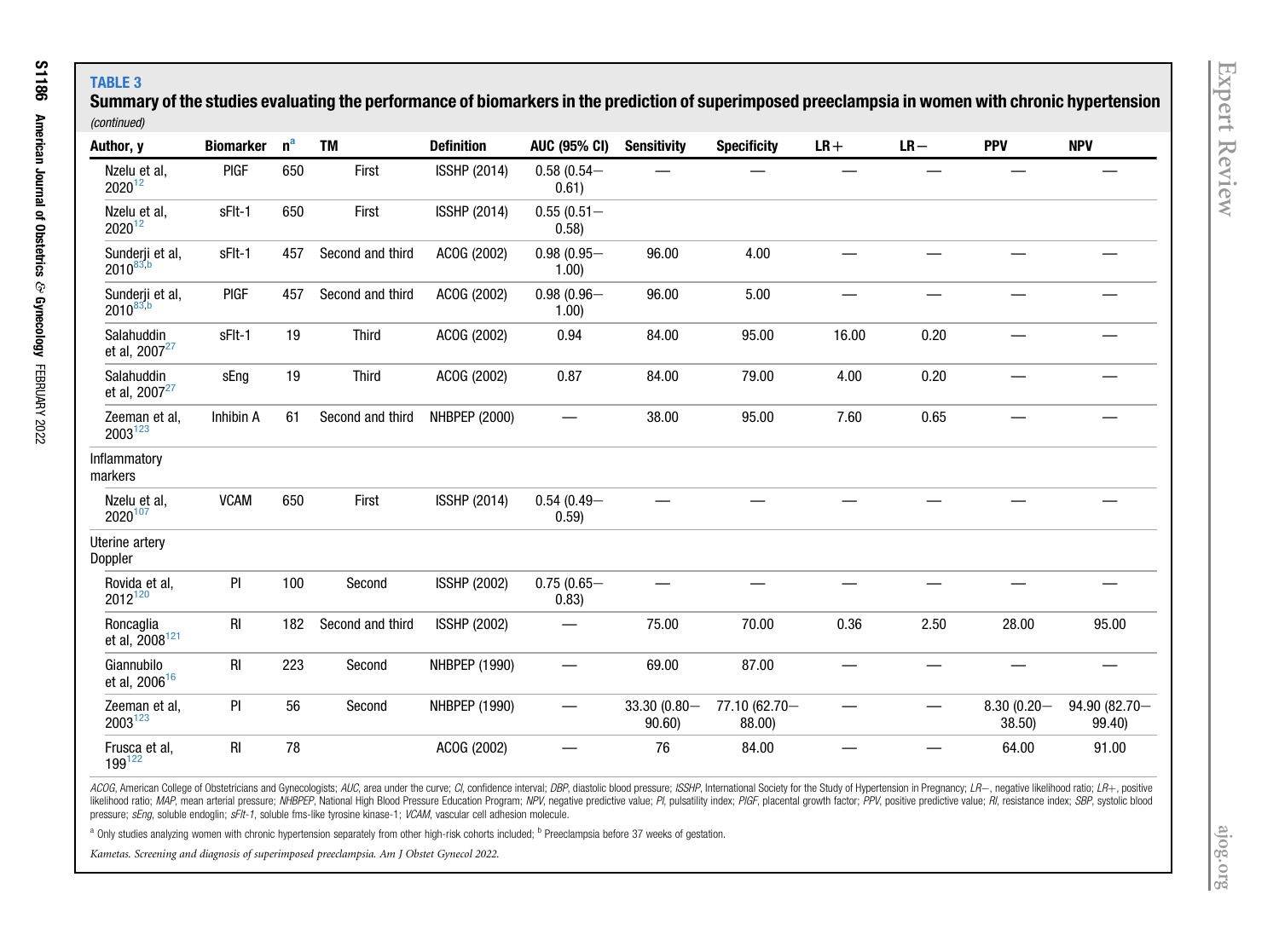pregnancy (3% vs  $70\%$ ).<sup>[23](#page-11-13)</sup> Therefore, as with uncontrolled BP, larger studies are needed to determine whether changes in proteinuria in women with chronic hypertension may be used as a diagnostic criterion of superimposed PE.

#### Inclusion of uteroplacental dysfunction

The ISSHP criteria for the diagnosis of PE, both in the 2014<sup>10</sup> and 2018<sup> $24$ </sup> guidelines, are similar to those of the ACOG but include uteroplacental insufficiency [\(Table 2](#page-2-0)). $^{10}$  $^{10}$  $^{10}$  Such inclusion could be problematic in pregnancies complicated by chronic hypertension in which the distribution of birthweight adjusted for gestational age at delivery is skewed to the left of the distribution for uncomplicated pregnancies.<sup>1</sup> This suggests that chronic hypertension per se is associated with uteroplacental insufficiency. Consequently, in the updated ISSHP guidelines (2018), uteroplacental dysfunction has been removed as a criterion for superimposed PE in women with chronic hypertension. $^{24}$ 

#### Screening and Diagnosis of Superimposed Preeclampsia: **Biomarkers**

The objective of first-trimester screening is to identify women with chronic hypertension at particularly high risk of superimposed PE and reduce the impact of the disease through therapeutic strategies, such as BP optimization. The objective of screening for superimposed PE in the late second and third trimesters of pregnancy is to predict the onset of the disease within the subsequent few weeks; earlier diagnosis of the clinical signs of the disease could potentially improve perinatal and maternal outcomes through interventions, such as timely delivery. The alterations in renal, angiogenic, inflammatory, and cardiac biomarkers observed before and at the time of the clinical onset of the disease have led to interest in their potential to differentiate between those with chronic hypertension who are at risk of developing superimposed PE and those who are likely to remain uncomplicated. [Table 3](#page-3-0) provides a summary of the studies evaluating the performance of these biomarkers in the prediction of superimposed PE in women with chronic hypertension.

#### <span id="page-5-0"></span>FIGURE 1





Renin cleaves angiotensinogen to produce Ang I, which is further converted to Ang II by ACE. In pregnancies complicated by PE, levels of renin, Ang I and II are reduced. Despite lower levels, women with PE demonstrate increased sensitivity to the vasoconstricting effects of Ang II, partly due to increased peripheral expression of its AT-1 R. Autoantibodies that stimulate the AT-1 receptor (AT 1-AA) have also been reported in women with PE. AT-1 AA activation of AT-1 R up-regulates the production of sFLT-1, PAI-1 and NADPH oxidase. sFLT-1 inhibits VEGF, which further suppresses renin and leads to a reduction in VEGF-mediated production of aldosterone. NADPH oxidase enhances the production of ROS and PAI-1 decreases trophoblastic invasion causing endothelial dysfunction and placental impairment, respectively. In comparison to normal pregnancy, white squares indicate no differences, blue squares indicate increased levels and pink indicate suppressed levels in pregnancies complicated by PE. Adapted from Verdonk et al.<sup>[34](#page-11-18)</sup>

ACE, angiotensin converting enzyme; Ang, angiotensin; AT-1 R, AT-1 receptor; PAI-1, plasminogen activator inhibitor 1; PE, preeclampsia; ROS, reactive oxygen species; VEGF, vascular endothelial growth factor.

Kametas. Screening and diagnosis of superimposed preeclampsia. Am J Obstet Gynecol 2022.

#### Renal biomarkers

The correlation between elevated levels of serum uric acid and PE has been known for decades. The proposed reasons for hyperuricemia in women with PE include decreased renal tubular excretion because of a reduction in glomerular filtration rate, observed in many cases of PE, and increased oxidative stress triggered by an impaired placenta.[25](#page-11-15) Hyperuricemia has been implicated in the pathophysiology of PE through its inhibition of nitric oxide-dependent trophoblastic invasion causing placental impairment and up-regulation of proinflammatory mediators and reactive oxygen species causing endothelial dysfunction.[25](#page-11-15) However, as a predictor of adverse maternal and fetal outcomes in the general obstetrical population, serum uric acid performs poorly.<sup>[26](#page-11-16)</sup> Nonetheless, several investigators have examined the clinical utility of uric acid in differentiating chronic hypertension from superimposed PE.<sup>[27](#page-11-17)-32</sup> One study found no difference in the levels of uric acid between normotensive controls and women with chronic hypertension irrespective of whether they developed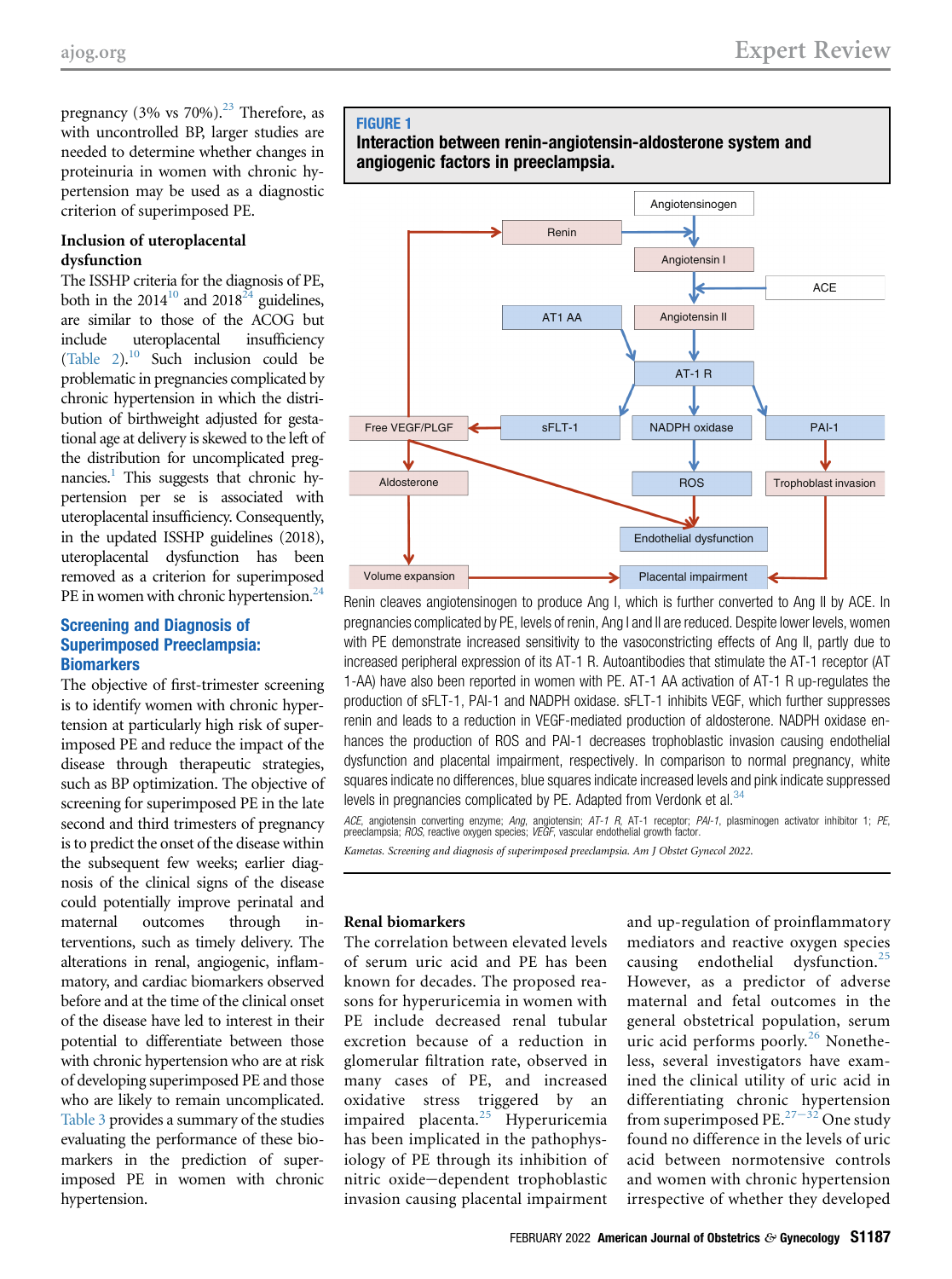superimposed PE or not. $28$  This is contrary to 3 other studies that have reported elevated levels of uric acid from the first trimester of pregnancy to the postpartum period in women with chronic hypertension who developed superimposed PE compared with those who did not.<sup>29-[31](#page-11-20)</sup> August et al<sup>[28](#page-11-19)</sup> were able to develop a prediction model using a cutoff of 3.6 mg/dL for serum uric acid along with 2 other parameters measured at 20 weeks of gestation; a systolic BP of  $>$ 140 mm Hg and a plasma renin activity of  $>4$  ng/mL/hr. The probability of developing superimposed PE was 86% if all 3 factors were present but the overall performance as a predictor was modest with an area under the curve (AUC) of  $0.69$ . $31$ 

As with uric acid, although alterations in the renin-angiotensin-aldosterone system (RAAS) have been documented in women with PE, their significance remains controversial. In the aforementioned study that incorporated plasma renin into their prediction model, there was no difference reported between those with superimposed PE and those without at 12 or 20 weeks of gestation.<sup>31</sup> The same group later demonstrated suppression of RAAS as indicated by lower plasma renin and urinary aldosterone at 28 and 36 weeks of gestation in women with superimposed PE.<sup>29</sup> A mechanistic link between the angiogenic imbalance and the decreased RAAS profile observed in PE has been proposed, including impaired vascular endothelial growth factor (VEGF)-mediated stimulation of aldosterone synthase because of increases in soluble fms-li[ke ty](#page-11-22)rosine kinase-1 (sFlt-1) ([Figure 1\)](#page-5-0).  $33-36$ 

#### Angiogenic biomarkers

The pathophysiological processes by which chronic hypertension confers an increased risk of PE remain poorly understood. In women with PE, particularly preterm PE, impaired placentation results in a cascade of placental hypoperfusion, oxidative stress, and systemic release of trophoblast-derived factors.<sup>37</sup> This then triggers an exaggerated inflammatory response leading to generalized endothelial dysfunction that underlines many of the clinical manifestations of the

disease.<sup>38</sup> A central pathogenetic mechanism in this cascade leading to PE is a tendency toward an antiangiogenic and proinflammatory state.<sup>[39](#page-11-25)</sup>

In normal pregnancy, placentation occurs in an environment of relative hypoxia, which up-regulates production of proangiogenic VEGF and downregulates the production of another proangiogenic factor, placental growth factor (PlGF). $40-42$  $40-42$  The source of the increase in VEGF remains largely unknown, but possible sites include the decidua, placenta, or maternal vascular smooth muscle cells. $43,44$  $43,44$  Trophoblastic production of the antiangiogenic sFlt-1 in the first trimester of pregnancy is a physiological response to counteract the overspill of VEGF into the maternal circulation. $45,46$  $45,46$  With advancing gestational age and improved placental oxygenation, production of VEGF and consequently sFlt-1 remains low, but production of PlGF increases.<sup>47</sup> In pregnancies that develop PE, an imbalance between these pro- and antiangiogenic factors is thought to precede the clinical onset of the disease. $39$ 

Studies in the general obstetrical population have shown that the proangiogenic PlGF is decreased as early as the first trimester of pregnancies later complicated by  $PE^{48-56}$  $PE^{48-56}$  $PE^{48-56}$  and that the antiangiogenic factors, sFlt-1 and soluble endoglin (sEng), are increased in the last few weeks before and during the clinical presentation of PE. $47-58$  $47-58$  The evidence suggests that sFlt-1 and sEng act together to cause endothelial dysfunction. sFlt-1 blocks VEGFmediated regeneration of endothelial cells, and sEng impairs transforming growth factor- $\beta$ 1 binding to its cell surface receptors decreasing endothelial nitric oxide signaling.<sup>[59,](#page-12-2)[60](#page-12-3)</sup> Therefore, algorithms incorporating these angiogenic factors have been extensively studied in the general obstetrical population for the screening and diagnosis of PE. $51,61,62$  $51,61,62$  $51,61,62$ 

There is limited evidence characterizing the performance of sFlt-1, sEng, and PlGF in women with chronic hypertension as screening and diagnostic biomarkers for superimposed PE. $63-66$  $63-66$  It has been proposed that the preexistence of endothelial dysfunction in women

with chronic hypertension may impact on the circulating levels of these biomarkers. $67$  This is supported by 4 studies outside of pregnancy that have demonstrated elevated VEGF in patients with chronic hypertension compared with normotensive controls. $68-71$  $68-71$  The authors of these studies suggested that elevated VEGF represents underlying endothelial dysfunction as the production of VEGF is up-regulated by vascular shear stress and endothelial cell injury.<sup>[68](#page-12-8)</sup> On the contrary, the evidence is conflicting regarding sFlt-1 levels between those with chronic hypertension and normotensive controls, with both<br>decreased  $^{68}$  and increased levels<sup>71</sup> and increased levels<sup>[71](#page-12-9)</sup> demonstrated in hypertensive subjects.

Angiogenic factors in addition to sFlt-1, sEng, and PlGF, such as inhibin A, have also been investigated and found to be elevated before the onset of superimposed PE but have not been proven to be clinically useful in the diagnosis or prediction ([Tables 3](#page-3-0) and [4](#page-8-0)).<sup>[72](#page-12-10)[,73](#page-12-11)</sup>

First trimester of pregnancy. Firsttrimester screening studies in general obstetrical populations have reported that, in those that subsequently develop PE, serum PlGF is reduced. Therefore, PlGF has been incorporated into screening models for the first-trimester prediction of PE. $48,51-53$  $48,51-53$  $48,51-53$  The evidence supporting PlGF as a first-trimester predictor for superimposed PE in women with chronic hypertension is less promising. A total of 3 studies in women with chronic hypertension reported no significant differences in serum PlGF at 12 to 14,<sup>[65](#page-12-12)</sup> 12 to 15,<sup>[66](#page-12-13)</sup> or 11 to 27<sup>64</sup> weeks of gestation between those who subsequently developed superimposed PE and those that did not. We have previously demonstrated that first-trimester serum PlGF in our cohort of women with chronic hypertension is lower than normotensive controls, but this difference is more marked in those who later developed superimposed PE.<sup>[12](#page-10-11)</sup> However, despite this, first-trimester levels of PlGF performed poorly in the prediction of superimposed  $PE<sup>12</sup>$  $PE<sup>12</sup>$  $PE<sup>12</sup>$  Our findings were in agreement with an earlier study that demonstrated reduced first-trimester levels of PlGF in women with chronic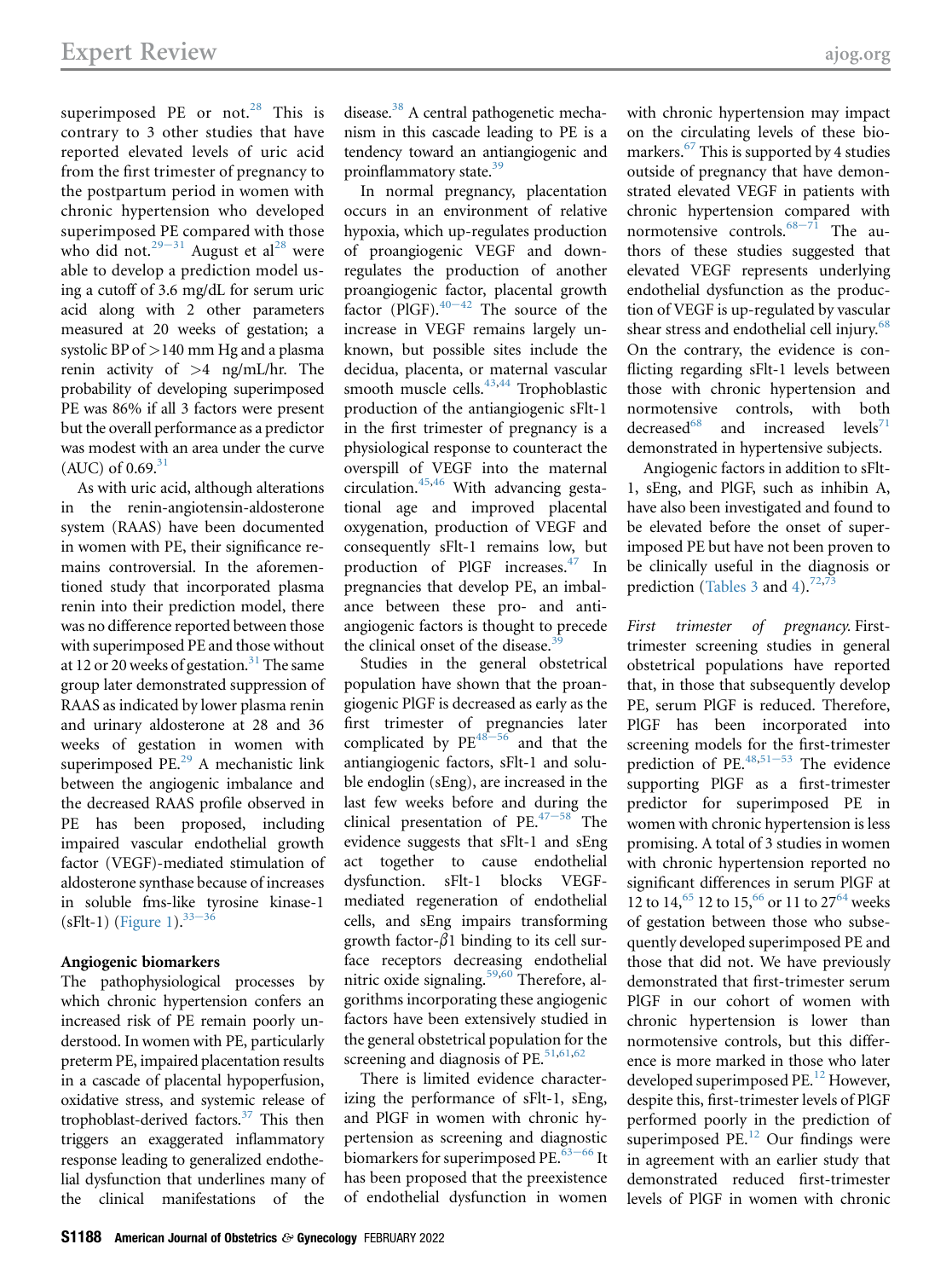hypertension who later developed PE, but this decrease was less than in healthy women who later developed  $PE.^{74}$  $PE.^{74}$  $PE.^{74}$  These findings support the logic that, first, a lesser degree of placental impairment is required in women with chronic hypertension to trigger the development of superimposed PE, and second, that chronic hypertension, independent of the development of superimposed PE, is associated with placental impairment. Therefore, first-trimester levels of PlGF are unlikely to discriminate between those with chronic hypertension who will later develop superimposed PE and those who will not.

Given the emerging role of sFlt-1 in the pathophysiology of PE, studies have examined the relationship of serum sFlt-1 in the first trimester of pregnancy with the later development of PE in the general obstetrical population. The evidence is contradictory with some studies reporting increased<sup>[61](#page-12-4)[,75](#page-12-16)</sup> or decreased<sup>76[,77](#page-12-18)</sup> concentrations of sFlt-1 in the first trimester of pregnancy and others reporting no significant difference from normotensive pregnancies. $47,78-80$  $47,78-80$  $47,78-80$  The performance of first-trimester sFlt-1 in the prediction of PE occurring before and after 34 weeks of gestation is modest with AUCs of  $0.717^6$  $0.717^6$  and between  $0.602^{75}$  $0.602^{75}$  $0.602^{75}$  and  $0.743^{61}$  $0.743^{61}$  $0.743^{61}$  respectively, reported in the general obstetrical population. In women with chronic hypertension, the findings from the existing studies would suggest that first trimester serum sFlt-1 does not have a major contributory role to the later development of superimposed PE. Two studies examining sFlt-1 at 12 to  $15^{65}$  $15^{65}$  $15^{65}$  or 11 to  $27^{64}$  $27^{64}$  $27^{64}$  weeks of gestation in women with chronic hypertension were not significantly different between those that developed superimposed PE and those who did not. We found that in women with chronic hypertension, compared with normotensive controls, firsttrimester sFlt-1 was reduced, and the reduction was greater in those that developed superimposed PE; we postulated that in the presence of impaired placentation, early placental hypoxia is not accompanied by an increase in sFlt-1 because of the inability of the impaired placenta to produce this receptor. $^{12}$  $^{12}$  $^{12}$ 

Second and third trimesters. Similarly, the relationship between the alterations in angiogenic factors in women with chronic hypertension and the development of superimposed PE in the latter half of pregnancy remains less clearly defined than in the general obstetrical population. $63-66$  $63-66$ 

Perni et al $^{65}$  $^{65}$  $^{65}$  performed a longitudinal study in 109 women with chronic hypertension, measuring PlGF, sFlt-1, and sEng from the first trimester of pregnancy to the postpartum period. At the time of delivery, all women with superimposed PE demonstrated lower PlGF and elevated sFlt-1 and sEng than those without superimposed PE.<sup>[65](#page-12-12)</sup> Before delivery, sFlt-1 and sEng were elevated at 20 and 28 weeks of gestation, respectively, in those who developed preterm superimposed PE only, and PlGF was significantly lower in all women with superimposed PE at 28 weeks of gestation.<sup>[65](#page-12-12)</sup> Similar findings were reported in 4 smaller studies of angiogenic factors in women with chronic hypertension and superimposed PE. $66,81-83$  $66,81-83$  $66,81-83$  One study reported higher levels of second-trimester sFlt-1 and lower levels of PlGF before the clinical onset of superimposed PE with no difference in sEng.<sup>[81](#page-12-20)</sup> When women with superimposed PE were excluded, the differences in sFlt-1 and PlGF observed were diminished between women with chronic hypertension and the controls suggesting that it was the PE itself rather than the underlying condition that is associated with the alterations in the angiogenic factors. $81$ These findings are in agreement with Bramham et al $^{66}$  $^{66}$  $^{66}$  who found that PlGF was significantly lower in women with superimposed PE than those without and normotensive controls at 26 weeks of gestation. The third study demonstrated increased levels of predelivery sFlt-1 in women with superimposed PE compared with those with uncontrolled hypertension, defined as a BP of <140/ 90 mm Hg, alone and also normotensive controls with no difference in PlGF.<sup>[82](#page-12-21)</sup> Women with uncontrolled hypertension but without superimposed PE had increased levels of sFlt-1 compared with the normotensive

controls.<sup>[82](#page-12-21)</sup> Although the authors of this study did not suggest an underlying mechanism for this, it may be that elevated sFlt-1 in women with uncontrolled hypertension is a response to elevated levels of VEGF. Outside of pregnancy, a direct correlation between mean arterial BP and VEGF has been reported.[69](#page-12-22)

One further study included a group of normotensive controls that subsequently developed PE.<sup>[83](#page-12-23)</sup> This study found that PlGF was significantly lower and sFlt-1 significantly elevated in women with chronic hypertension and normotensive controls who developed preterm PE at 20 weeks of gestation compared with those who did not.<sup>83</sup> The alterations in the levels of angiogenic factors were more pronounced in normotensive women with new-onset PE. Unfortunately, only 1 of these studies was adequately powered to assess the predictive performance of the angiogenic factors for the diagnosis of superimposed PE in women with chronic hypertension. PlGF screening is performed moderately as a predictor for superimposed PE at 26 weeks of gestation in women with chronic hypertension with an AUC of 0.78.<sup>[66](#page-12-13)</sup>

In contrast to these studies, others have reported no difference in the levels of second-trimester sFlt-1 in women with chronic hypertension who developed superimposed PE and those who did not.<sup>[63](#page-12-6)[,84](#page-12-24),[85](#page-12-25)</sup> One of these studies included a normotensive control group who later developed PE and found that levels of sFlt-1 and sEng were higher in the controls than in women with chronic hypertension and superimposed PE with no difference in PlGF between the 2 groups.[63](#page-12-6) Again, these studies did not perform any prediction modeling.

Other studies have evaluated these angiogenic factors in a mixed cohort of women considered at high risk of developing PE, including women with chronic hypertension, chronic kidney disease, multiple gestation, pregestational diabetes, obesity, and previous PE without subanalyses as separate groups.  $64,67,73,87-88$  $64,67,73,87-88$  $64,67,73,87-88$  $64,67,73,87-88$  $64,67,73,87-88$  There are 2 main limitations to this approach. First, women within each subgroup vary in their a posteriori risk of PE. For example,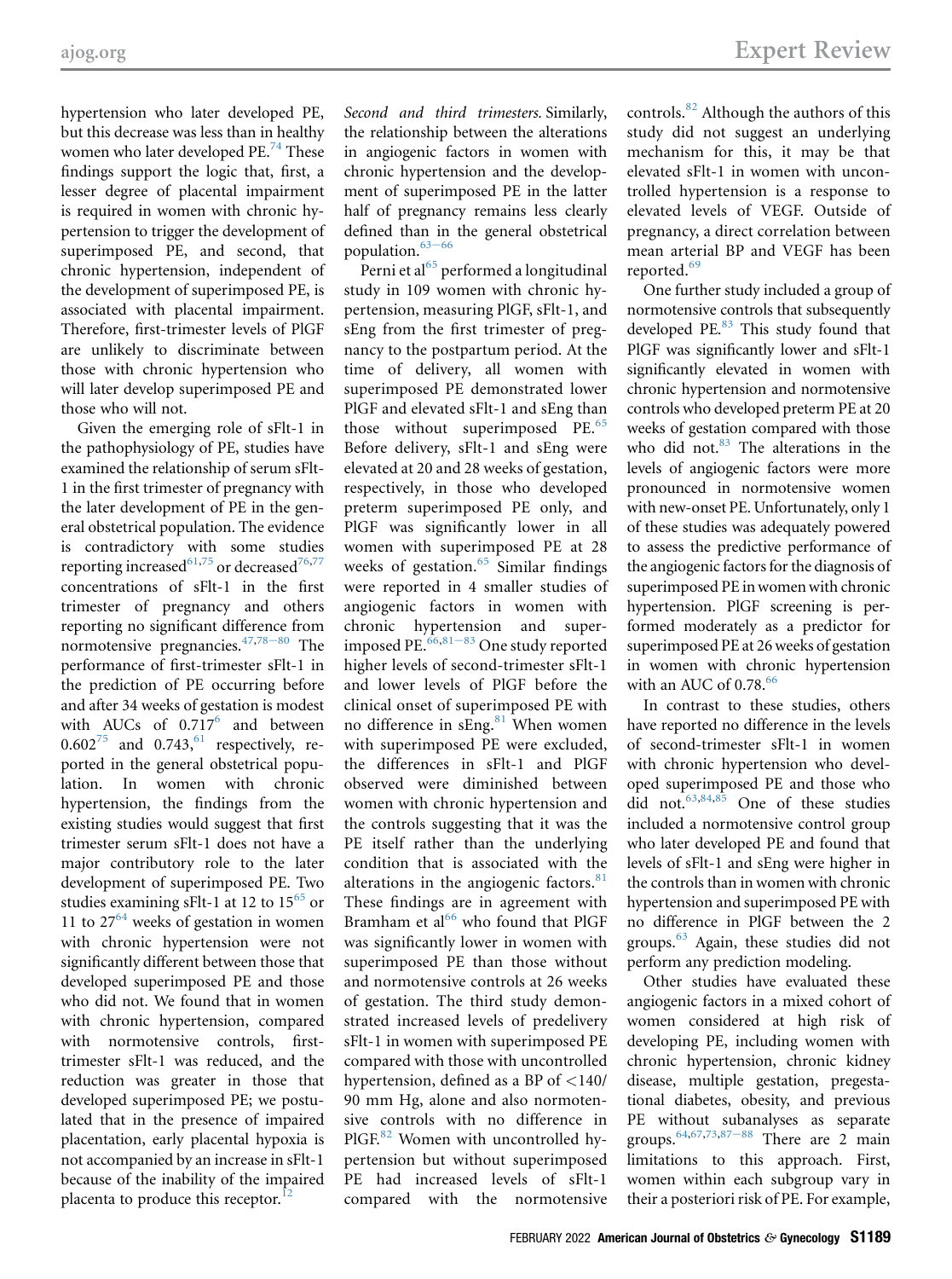#### <span id="page-8-0"></span>TABLE 4

Summary of the studies evaluating levels of sFlt-1, PlGF, and sEng in women with chronic hypertension (with and without superimposed PE) and previously normotensive women (with and without PE)

|                                      |                       | <b>Chronic hypertension</b> |                   |                 |              | <b>Normotensive women</b> |                   |                          |       |  |
|--------------------------------------|-----------------------|-----------------------------|-------------------|-----------------|--------------|---------------------------|-------------------|--------------------------|-------|--|
|                                      |                       | <b>Superimposed PE</b>      |                   | <b>No</b><br>PE | superimposed | PE                        |                   | No PE                    |       |  |
| Author, y                            | <b>Gestation (wk)</b> | n                           | Level             | N               | Level        | N                         | Level             | $\mathbf n$              | Level |  |
| sFlt-1 (pg/mL)                       |                       |                             |                   |                 |              |                           |                   |                          |       |  |
| Nzelu et al, 2020 <sup>12</sup>      | $11 - 13$             | 202                         |                   | 448             |              |                           |                   | 142                      |       |  |
| Costa et al, 2016 <sup>63</sup>      | 32                    | 13                          | 2438              | 46              | 1459         | 4                         | 4323 <sup>a</sup> | 27                       | 2242  |  |
| Metz et al, 2014 <sup>84</sup>       | 20                    | 103                         | N/A               | 284             | N/A          |                           |                   |                          |       |  |
| Maynard et al, 2013 <sup>81</sup>    | $28 - 32$             | 6                           | N/A               | 16              | N/A          |                           |                   | 59                       | N/A   |  |
| Perni et al, 2012 <sup>66,b</sup>    | $20 - 36$             | 8                           | 9476 <sup>c</sup> | 73              | 2892         |                           |                   | $\overline{\phantom{0}}$ |       |  |
| Sunderji et al, 2010 <sup>84,b</sup> | $20 - 36$             | 9                           | 59,533c           | 18              | 2277         | 39                        | $91,514^a$        | 388                      | 2416  |  |
| Powers et al, 2010 <sup>86</sup>     | 20                    | 78                          | 383               | 235             | 368          |                           |                   |                          |       |  |
| PIGF (pg/mL)                         |                       |                             |                   |                 |              |                           |                   |                          |       |  |
| Bramham et al, 2020 <sup>6</sup>     | $26 - 28$             | 14                          | 68 <sup>c</sup>   | 72              | 193          |                           |                   | $90\,$                   | 222   |  |
| Nzelu et al, 2020 <sup>12</sup>      | $11 - 13$             | 202                         |                   | 448             |              |                           |                   | 142                      |       |  |
| Costa et al, 2016 <sup>63</sup>      | $26 - 36$             | 13                          | 393               | 46              | 478          | 4                         | 236 <sup>a</sup>  | 27                       | 725   |  |
| Metz et al, 2014 <sup>84</sup>       | 20                    | 103                         | N/A               | 284             | N/A          |                           |                   | —                        |       |  |
| Maynard et al, 2013 <sup>81</sup>    | $23 - 36$             | 6                           | N/A               | 16              | N/A          |                           |                   | 59                       | N/A   |  |
| Perni et al, 2012 <sup>65,b</sup>    | $20 - 36$             | 8                           | 192 <sup>c</sup>  | 73              | 407          |                           |                   |                          |       |  |
| Powers et al, 2010 <sup>85</sup>     | 20                    | 78                          | 192               | 235             | 222          |                           |                   |                          |       |  |
| Sunderji et al, 2010 <sup>84,b</sup> | $20 - 36$             | 9                           | 18.9 <sup>c</sup> | 18              | 364          | 39                        | $12.1^a$          | 388                      | 447   |  |
| sEng (ng/mL)                         |                       |                             |                   |                 |              |                           |                   |                          |       |  |
| Metz et al, 2014 <sup>84</sup>       | 20                    | 103                         | N/A               | 284             | N/A          |                           |                   |                          |       |  |
| Maynard et al, 2013 <sup>81</sup>    | $23 - 36$             | 6                           | N/A               | 16              | N/A          |                           |                   | 59                       | N/A   |  |
| Perni et al, 2012 <sup>65,b</sup>    | $20 - 36$             | 8                           | 31 <sup>c</sup>   | 73              | 9            |                           |                   |                          |       |  |
| Powers et al, 2010 <sup>85</sup>     | 20                    | 78                          | 6                 | 235             | $\,$ 5 $\,$  |                           |                   |                          |       |  |

N/A, not applicable; PE, preeclampsia; PIGF, placental growth factor; sEng, soluble endoglin; sFIt-1, soluble fms-like tyrosine kinase-1.

<span id="page-8-1"></span>a Significantly different than those without preeclampsia; <sup>b</sup> Preterm preeclampsia only; <sup>c</sup> Significantly different than those without superimposed preeclampsia

Kametas. Screening and diagnosis of superimposed preeclampsia. Am J Obstet Gynecol 2022.

women with chronic kidney disease have a 10-fold increase in the risk of PE compared with a 5-fold increase with chronic hypertension alone.<sup>[1](#page-10-0),[89](#page-12-27)</sup> Second, it is likely that the mechanism of PE differs among high-risk groups. A woman with chronic hypertension with poorly controlled BP will have a lesser capacity to cope with the endothelial stress of pregnancy than a normotensive woman with previous PE. The latter is likely to require a greater degree of placental impairment than the former to trigger the onset of PE later in pregnancy. $12,74,90$  $12,74,90$  $12,74,90$ 

In summary, alterations in these angiogenic markers may contribute to the risk of superimposed PE in women with chronic hypertension. However, these alterations are not as pronounced compared with new-onset PE and can occur even in the absence of superimposed PE.

#### Inflammatory biomarkers

Outside of pregnancy, there is substantial evidence to suggest that proinflammatory mediators are not only elevated in patients with chronic hypertension but also associated with later cardiovascular morbidity. $91-93$  $91-93$  Several mechanisms have been proposed for the relationship between proinflammatory mediators and hypertension. Stimulation of vascular smooth muscle cells by angiotensin II, a key regulator of BP, which is implicated in chronic hyperetnsion, results in inflammatory activation with increases in the production of interleukin-6 (IL-6) and tumor necrosis factor- $\alpha$  (TNF- $\alpha$ ).<sup>[94](#page-12-30)</sup> IL-6 then promotes vascular smooth muscle cell proliferation, a hallmark of the early stages of chronic hypertension.<sup>[95](#page-12-31)</sup> TNF- $\alpha$  may also augment the vasoconstrictive effects of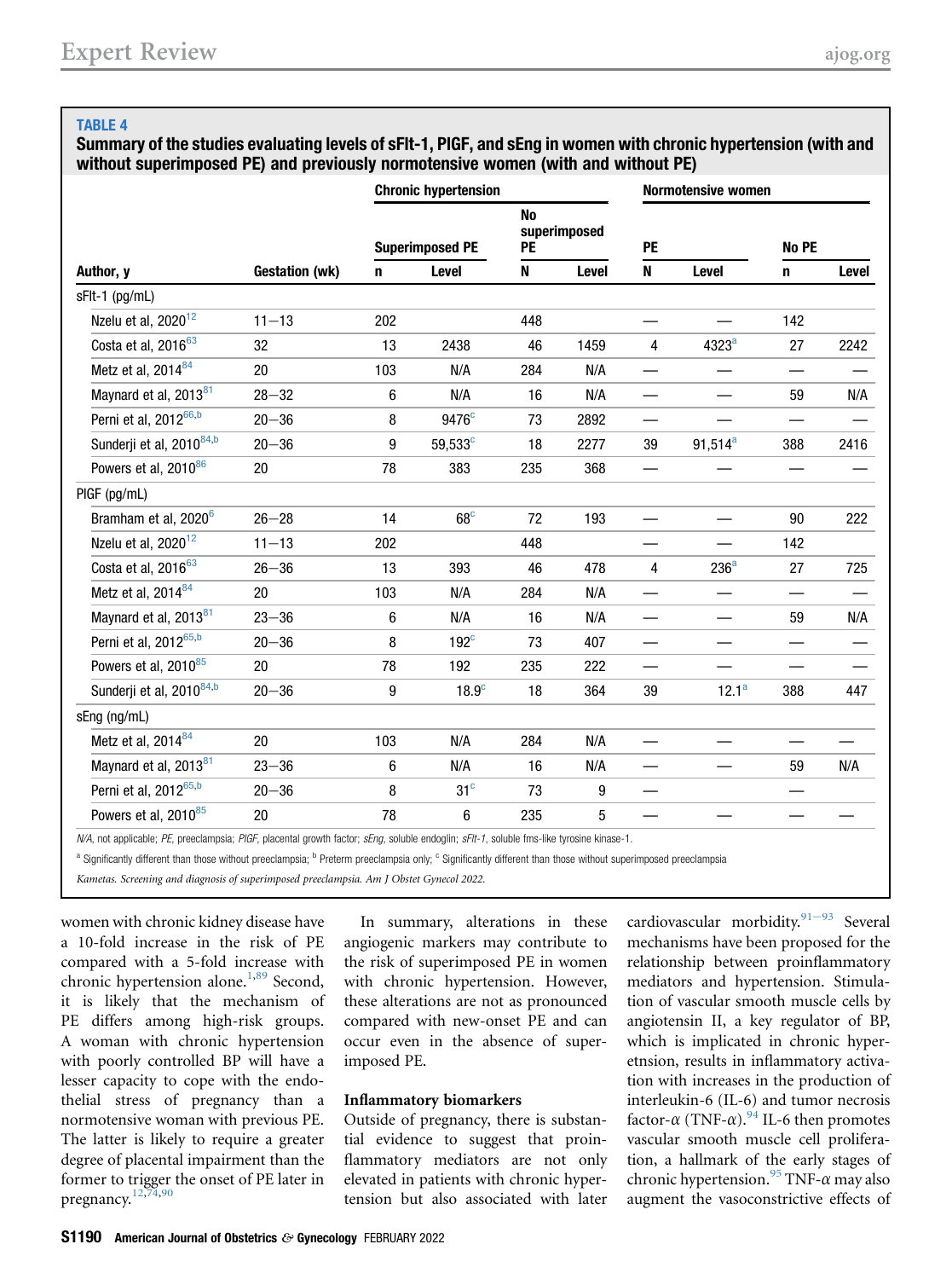angiotensin II through its up-regulation of its AT1 receptors on smooth muscle cells.<sup>96</sup> In addition, TNF- $\alpha$  enhances the release of another potent vasoconstrictor, endothelin. Significantly higher levels of endothelin have been demonstrated in hypertensive patients and, through its effects on vascular remodeling, has been shown to lead to the development and progression of atherosclerosis.[97](#page-12-34) Endothelin is also known to increase the expression of other inflammatory cytokines, such as IL-6, and cell adhesion molecules (CAMs), such as vascular CAM  $(VCAM).<sup>98</sup>$  $(VCAM).<sup>98</sup>$  $(VCAM).<sup>98</sup>$ 

Similarly, in PE, the physiological inflammatory response observed in normal pregnancy appears to be more exaggerated and associated with an imbalance between proinflammatory and anti-inflammatory cytokines.<sup>39</sup> As with angiogenic factors, uteroplacental hypoxia is proposed to play a central role in shifting the production toward proinflammatory cytokines.<sup>[39](#page-11-25)</sup> Ultimately, this inflammatory response leads to the endothelial dysfunction that is pathognomonic of both chronic hypertension and PE. Thus, proinflammatory cytokines, such as TNF- $\alpha$ , IL-6, and endothelin, and CAMs, such as P-selectin and VCAM, have been investigated for the prediction and diagnosis of superimposed PE in women with chronic hypertension.<sup>[99](#page-13-6)[,100](#page-13-7)</sup>

First trimester. A meta-analysis of the studies on first-trimester IL-6 and TNF- $\alpha$  levels concluded that the existing data were insufficient to determine whether there was a difference between pregnancies later complicated by PE and those that remained normoten-sive.<sup>[101](#page-13-8)</sup> Of the 3 studies that demonstrated a difference in first-trimester TNF- $\alpha$ , 2 reported a detection rate of  $67.8\%$ <sup>[102](#page-13-9)</sup> and 75.0%,<sup>[103](#page-13-10)</sup> at a false positive rate of 10%, for the prediction of PE using first-trimester TNF- $\alpha$  alone. In contrast, a third study found that TNF- $\alpha$  alone was not predictive of PE but in combination with other inflammatory mediators, such as IL-8, it provided a detection rate of 55%.<sup>[104](#page-13-11)</sup> No significant association between firsttrimester IL-6 and subsequent devel-opment of PE has been reported.<sup>[101](#page-13-8)</sup>

In the general obstetrical population, there is a positive correlation between first-trimester endothelin and the later development and severity of PE.<sup>[105](#page-13-12)</sup> As with TNF- $\alpha$ , first-trimester endothelin alone performs poorly in the prediction of PE with a detection rate of 55.5%.<sup>[105](#page-13-12)</sup> Furthermore, in uncomplicated pregnancies, a significant association between first-trimester endothelin level and BPs within the normal range has been demonstrated.<sup>[106](#page-13-13)</sup>

There is only 1 study that has evaluated first-trimester levels of IL-6, TNF- $\alpha$ , endothelin, and VCAM in women with chronic hypertension. Compared with the normotensive controls, the findings in women with chronic hypertension in this study demonstrated that at 11 0/7 to 13 6/7 weeks of gestation, serum levels of endothelin was increased, but TNF- $\alpha$ , IL-6, and VCAM were not significantly different. $107$  Within the group of women with chronic hypertension, only serum levels of VCAM were higher in those who developed superimposed PE than in those who did not. However, in women with chronic hypertension, firsttrimester serum levels of VCAM provided poor prediction of superimposed PE.[107](#page-13-14)

Second and third trimesters. There are 3 studies evaluating soluble TNF (sTNF) receptors, considered to be a proxy of TNF activity, in a heterogeneous cohort at high risk of developing PE, including those with chronic hypertension, multiple gestation, previous PE, and pregestational diabetes.  $84,108,109$  $84,108,109$  $84,108,109$  $84,108,109$  One study found significantly higher levels of sTNF receptor I from the second trimester of pregnancy onward only in those who later developed PE with intrauterine fetal growth restriction and/or severe features.<sup>108</sup> The second study demonstrated significantly higher levels of sTNF receptor II in the second trimester of pregnancy in those who later developed PE.[109](#page-13-16) Although these differences remained after adjustment for chronic hypertension,<sup>[109](#page-13-16)</sup> neither study performed a separate subgroup analysis for the 13 and 303 women with

chronic hypertension included, respec-tively.<sup>[108](#page-13-15),[109](#page-13-16)</sup> As with the angiogenic factors, such an approach has limitations. A subgroup analysis by Metz et  $al^{84}$  $al^{84}$  $al^{84}$  found considerable variation in the differences in levels of biomarkers, such as TNF- $\alpha$ and its receptor, between those who did and did not develop PE within each high-risk subgroup. Levels of TNF- $\alpha$  and its receptor were higher only in those with chronic hypertension who developed superimposed PE than in those who did not.<sup>84</sup>

As with cytokines, CAMs, in particular VCAM and P-selectin, have also been implicated in the pathophysiology of chronic hypertension and PE. The endothelial expression of CAMs promotes leucocyte recruitment and rolling, extravasation into the perivascular tissue leading to increased endothelial perme-ability and dysfunction.<sup>[98](#page-13-5)[,110,](#page-13-17)[111](#page-13-18)</sup> In a study of women with chronic kidney disease, of which over half had coexisting chronic hypertension, significantly higher levels of VCAM in the second trimester of pregnancy were observed in those who developed superimposed PE than in those who did not. $112$  Similarly, second-trimester P-selectin was found to be increased in women with chronic hypertension who subsequently developed superimposed PE compared with those who did not. $84$ 

In summary, none of the proinflammatory mediators examined to date are useful in the prediction of superimposed PE in women with chronic hypertension. As inflammation plays a key role in the endothelial dysfunction characteristic of both chronic hypertension and PE, it may be that the existing studies are underpowered to identify subtle differences and further evaluation is still needed.

#### Cardiac biomarkers

Pro-B-type natriuretic peptide (NTproBNP) is regarded as a sensitive marker of early cardiac dysfunction and has been found to correlate with volume expansion and pressure overload.<sup>[113](#page-13-20)</sup> Low NT-proBNP levels typically seen in uncomplicated pregnancies suggest that the increased intravascular volume in late pregnancy is handled without an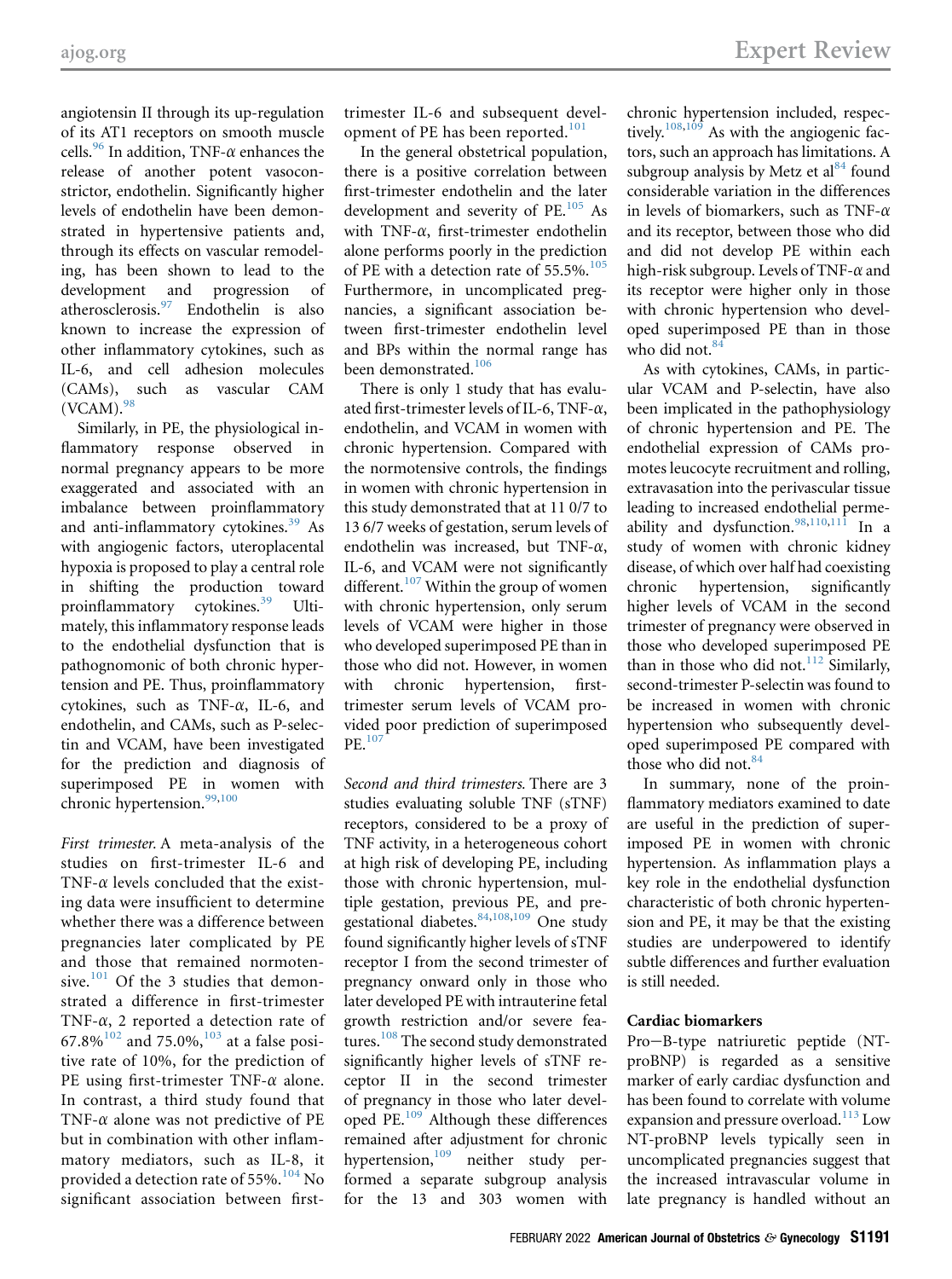increase in left ventricular end diastolic pressure.<sup>[114](#page-13-21)</sup> Conversely, in pregnancies complicated by PE, the pressure overload that develops within a few week has been correlated to elevated levels of NTproBNP.[114](#page-13-21) Despite this correlation, in the general obstetrical population, the performance of NT-proBNP in the prediction of PE is modest with AUCs of  $0.55^{115}$  $0.55^{115}$  $0.55^{115}$  and  $0.69^{116}$  $0.69^{116}$  $0.69^{116}$  in the first and third trimesters of pregnancy, respectively.

In women with chronic hypertension, pressure overload because of increased intravascular volume (preload) or increased peripheral vascular resistance (afterload) is likely to predate the pregnancy. $117$  As an indicator of this left ventricular strain, elevated NT-proBNP has been demonstrated outside of pregnancy in patients with chronic hypertension. $117$  It has been proposed that because NT-proBNP reflects the impaired hemodynamics of women with chronic hypertension, it may also give insight into their risk of developing superimposed PE. One study has demonstrated significantly elevated NTproBNP in women with chronic hypertension throughout all trimesters of pregnancy compared with normotensive controls. In women with chronic hypertension who develop superimposed PE, NT-proBNP was significantly elevated compared with those who did not at 16 weeks of gestation.<sup>[118](#page-13-25)</sup> Another study reported that in women with superimposed PE, levels of NT-proBNP did not decrease with advancing gestation, as normally expected, compared with normotensive controls and women with chronic hypertension but no superimposed PE $^{66}$  $^{66}$  $^{66}$  However, in the latter study, NT-proBNP, at any point in pregnancy, was not predictive for the development of superimposed PE.<sup>[66](#page-12-13)</sup>

We have previously stratified women with chronic hypertension according to first-trimester BP control, with those with suboptimal BP control despite antihypertensive medications at the highest risk of developing superimposed PE.<sup>[15](#page-11-0)</sup> We proposed that these groups are likely to represent 3 hemodynamic profiles at different stages of cardiovascular disease.<sup>[15](#page-11-0)</sup> Those with mild impairment in vascular function demonstrate

physiological adaptation to early pregnancy with normalization in BP, whereas those with more severe impairment in vascular function and thus less capacity for adaptation are persistently hyper-tensive.<sup>[119](#page-13-26)</sup> The inclusion of markers of cardiac function may, aside from BP thresholds, provide additional value in identifying women with chronic hypertension who fall into this latter strata.

#### Uterine artery Doppler velocimetry

Second-trimester Doppler examination of the uterine arteries has been advocated as a screening test for PE, particularly in those considered at high risk, such as women with chronic hypertensions.<sup>[120](#page-13-27)-123</sup> Studies have confirmed a significant association between abnormal uterine artery resistance index (RI) and presence of a diastolic notch with the later development of superimposed PE in women with chronic hypertension.<sup>[121](#page-13-28)[,122](#page-13-29)</sup> However, the performance of these indices in the prediction of superimposed PE remains modest with a reported AUC of  $0.73$ <sup>[121](#page-13-28)</sup> This finding along with the similarly modest predictive performance of firsttrimester PlGF in women with chronic hypertension supports the hypothesis that where there is preexisting endothelial dysfunction, placental impairment plays a smaller role in the onset of superimposed PE.

#### <span id="page-10-15"></span><span id="page-10-14"></span>Conclusion

In women with chronic hypertension, there are differences in uric acid, the renin-angiotensin aldosterone system, angiogenic factors, proinflammatory markers of endothelial dysfunction, and NT-proBNP between those who develop superimposed PE and those who do not. However, none of these biomarkers have been shown to be useful in the screening and diagnosis of superimposed PE. -

#### <span id="page-10-0"></span>**REFERENCES**

1. [Panaitescu AM, Syngelaki A, Prodan N,](http://refhub.elsevier.com/S0002-9378(20)31328-4/sref1) [Akolekar R, Nicolaides KH. Chronic hyperten](http://refhub.elsevier.com/S0002-9378(20)31328-4/sref1)[sion and adverse pregnancy outcome: a cohort](http://refhub.elsevier.com/S0002-9378(20)31328-4/sref1) [study. Ultrasound Obstet Gynecol 2017;50:](http://refhub.elsevier.com/S0002-9378(20)31328-4/sref1) [228](http://refhub.elsevier.com/S0002-9378(20)31328-4/sref1)–35.

<span id="page-10-1"></span>2. [Rezk M, Gamal A, Emara M. Maternal and](http://refhub.elsevier.com/S0002-9378(20)31328-4/sref2) [fetal outcome in de novo preeclampsia in](http://refhub.elsevier.com/S0002-9378(20)31328-4/sref2) [comparison to superimposed preeclampsia: a](http://refhub.elsevier.com/S0002-9378(20)31328-4/sref2) [two-year observational study. Hypertens Preg](http://refhub.elsevier.com/S0002-9378(20)31328-4/sref2)[nancy 2015;34:137](http://refhub.elsevier.com/S0002-9378(20)31328-4/sref2)–44.

<span id="page-10-2"></span>3. [Valent AM, DeFranco EA, Allison A, et al.](http://refhub.elsevier.com/S0002-9378(20)31328-4/sref3) [Expectant management of mild preeclampsia](http://refhub.elsevier.com/S0002-9378(20)31328-4/sref3) [versus superimposed preeclampsia up to 37](http://refhub.elsevier.com/S0002-9378(20)31328-4/sref3) [weeks. Am J Obstet Gynecol 2015;212:515.](http://refhub.elsevier.com/S0002-9378(20)31328-4/sref3) [e1](http://refhub.elsevier.com/S0002-9378(20)31328-4/sref3)–8.

<span id="page-10-3"></span>4. [Whelton PK, Carey RM, Aronow WS, et al.](http://refhub.elsevier.com/S0002-9378(20)31328-4/sref4) [2017 ACC/AHA/AAPA/ABC/ACPM/AGS/](http://refhub.elsevier.com/S0002-9378(20)31328-4/sref4) [APhA/ASH/ASPC/NMA/PCNA guideline for the](http://refhub.elsevier.com/S0002-9378(20)31328-4/sref4) [prevention, detection, evaluation, and manage](http://refhub.elsevier.com/S0002-9378(20)31328-4/sref4)[ment of high blood pressure in adults: a report of](http://refhub.elsevier.com/S0002-9378(20)31328-4/sref4) [the American College of Cardiology/American](http://refhub.elsevier.com/S0002-9378(20)31328-4/sref4) [Heart Association Task Force on Clinical Prac](http://refhub.elsevier.com/S0002-9378(20)31328-4/sref4)[tice guidelines. Hypertension 2018;71:e13](http://refhub.elsevier.com/S0002-9378(20)31328-4/sref4)–115. 5. [American College of Obstetricians and Gy](http://refhub.elsevier.com/S0002-9378(20)31328-4/sref5)necologists' [Committee on Practice Bulletins](http://refhub.elsevier.com/S0002-9378(20)31328-4/sref5)— [Obstetrics. ACOG practice bulletin no. 203:](http://refhub.elsevier.com/S0002-9378(20)31328-4/sref5) [chronic hypertension in pregnancy. Obstet](http://refhub.elsevier.com/S0002-9378(20)31328-4/sref5) [Gynecol 2019;133:e26](http://refhub.elsevier.com/S0002-9378(20)31328-4/sref5)–50.

<span id="page-10-5"></span><span id="page-10-4"></span>6. [Brown MA, Lindheimer MD, de Swiet M, Van](http://refhub.elsevier.com/S0002-9378(20)31328-4/sref6) [Assche A, Moutquin JM. The classi](http://refhub.elsevier.com/S0002-9378(20)31328-4/sref6)fication and [diagnosis of the hypertensive disorders of](http://refhub.elsevier.com/S0002-9378(20)31328-4/sref6) [pregnancy: statement from the International](http://refhub.elsevier.com/S0002-9378(20)31328-4/sref6) [Society for the Study of Hypertension in Preg](http://refhub.elsevier.com/S0002-9378(20)31328-4/sref6)[nancy \(ISSHP\). Hypertens Pregnancy 2001;20:](http://refhub.elsevier.com/S0002-9378(20)31328-4/sref6) IX–[XIV.](http://refhub.elsevier.com/S0002-9378(20)31328-4/sref6)

<span id="page-10-6"></span>7. [Morgan JL, Nelson DB, Roberts SW,](http://refhub.elsevier.com/S0002-9378(20)31328-4/sref7) [Wells CE, McIntire DD, Cunningham FG. Asso](http://refhub.elsevier.com/S0002-9378(20)31328-4/sref7)[ciation of baseline proteinuria and adverse out](http://refhub.elsevier.com/S0002-9378(20)31328-4/sref7)[comes in pregnant women with treated chronic](http://refhub.elsevier.com/S0002-9378(20)31328-4/sref7) [hypertension. Obstet Gynecol 2016;128:270](http://refhub.elsevier.com/S0002-9378(20)31328-4/sref7)–6. 8. [Caetano ER, Zatz R, Saldanha LB,](http://refhub.elsevier.com/S0002-9378(20)31328-4/sref8) [Praxedes JN. Hypertensive nephrosclerosis as a](http://refhub.elsevier.com/S0002-9378(20)31328-4/sref8) [relevant cause of chronic renal failure. Hyper](http://refhub.elsevier.com/S0002-9378(20)31328-4/sref8)[tension 2001;38:171](http://refhub.elsevier.com/S0002-9378(20)31328-4/sref8)–6.

<span id="page-10-8"></span><span id="page-10-7"></span>9. [Brown MA, Buddle ML. What](http://refhub.elsevier.com/S0002-9378(20)31328-4/sref9)'s in a name? [Problems with the classi](http://refhub.elsevier.com/S0002-9378(20)31328-4/sref9)fication of hypertension [in pregnancy. J Hypertens 1997;15:1049](http://refhub.elsevier.com/S0002-9378(20)31328-4/sref9)–54.

<span id="page-10-9"></span>10. [Tranquilli AL, Dekker G, Magee L, et al. The](http://refhub.elsevier.com/S0002-9378(20)31328-4/sref10) classifi[cation, diagnosis and management of the](http://refhub.elsevier.com/S0002-9378(20)31328-4/sref10) [hypertensive disorders of pregnancy: a revised](http://refhub.elsevier.com/S0002-9378(20)31328-4/sref10) [statement from the ISSHP. Pregnancy Hyper](http://refhub.elsevier.com/S0002-9378(20)31328-4/sref10)[tens 2014;4:97](http://refhub.elsevier.com/S0002-9378(20)31328-4/sref10)–104.

<span id="page-10-10"></span>11. [American College of Obstetricians and Gy](http://refhub.elsevier.com/S0002-9378(20)31328-4/sref11)[necologists. ACOG practice bulletin no. 202:](http://refhub.elsevier.com/S0002-9378(20)31328-4/sref11) [gestational hypertension and preeclampsia.](http://refhub.elsevier.com/S0002-9378(20)31328-4/sref11) [Obstet Gynecol 2019;133:e1](http://refhub.elsevier.com/S0002-9378(20)31328-4/sref11)–25.

<span id="page-10-11"></span>12. Nzelu D. Biris D. Karampitsakos T. [Nicolaides KK, Kametas NA. First trimester](http://refhub.elsevier.com/S0002-9378(20)31328-4/sref12) [serum angiogenic and anti-angiogenic factors in](http://refhub.elsevier.com/S0002-9378(20)31328-4/sref12) [women with chronic hypertension for the pre](http://refhub.elsevier.com/S0002-9378(20)31328-4/sref12)[diction of preeclampsia. Am J Obstet Gynecol](http://refhub.elsevier.com/S0002-9378(20)31328-4/sref12) [2020;222:374.e1](http://refhub.elsevier.com/S0002-9378(20)31328-4/sref12)–9.

<span id="page-10-12"></span>13. [Lecarpentier E, Tsatsaris V, Gof](http://refhub.elsevier.com/S0002-9378(20)31328-4/sref13)finet F, [Cabrol D, Sibai B, Haddad B. Risk factors of](http://refhub.elsevier.com/S0002-9378(20)31328-4/sref13) [superimposed preeclampsia in women with](http://refhub.elsevier.com/S0002-9378(20)31328-4/sref13) [essential chronic hypertension treated before](http://refhub.elsevier.com/S0002-9378(20)31328-4/sref13) [pregnancy. PLoS One 2013;8:e62140.](http://refhub.elsevier.com/S0002-9378(20)31328-4/sref13)

<span id="page-10-13"></span>14. [Sibai BM, Lindheimer M, Hauth J, et al. Risk](http://refhub.elsevier.com/S0002-9378(20)31328-4/sref14) [factors for preeclampsia, abruptio placentae,](http://refhub.elsevier.com/S0002-9378(20)31328-4/sref14) [and adverse neonatal outcomes among women](http://refhub.elsevier.com/S0002-9378(20)31328-4/sref14) [with chronic hypertension. National Institute of](http://refhub.elsevier.com/S0002-9378(20)31328-4/sref14) [Child Health and Human Development Network](http://refhub.elsevier.com/S0002-9378(20)31328-4/sref14) [of Maternal-Fetal Medicine Units. N Engl J Med](http://refhub.elsevier.com/S0002-9378(20)31328-4/sref14) [1998;339:667](http://refhub.elsevier.com/S0002-9378(20)31328-4/sref14)–71.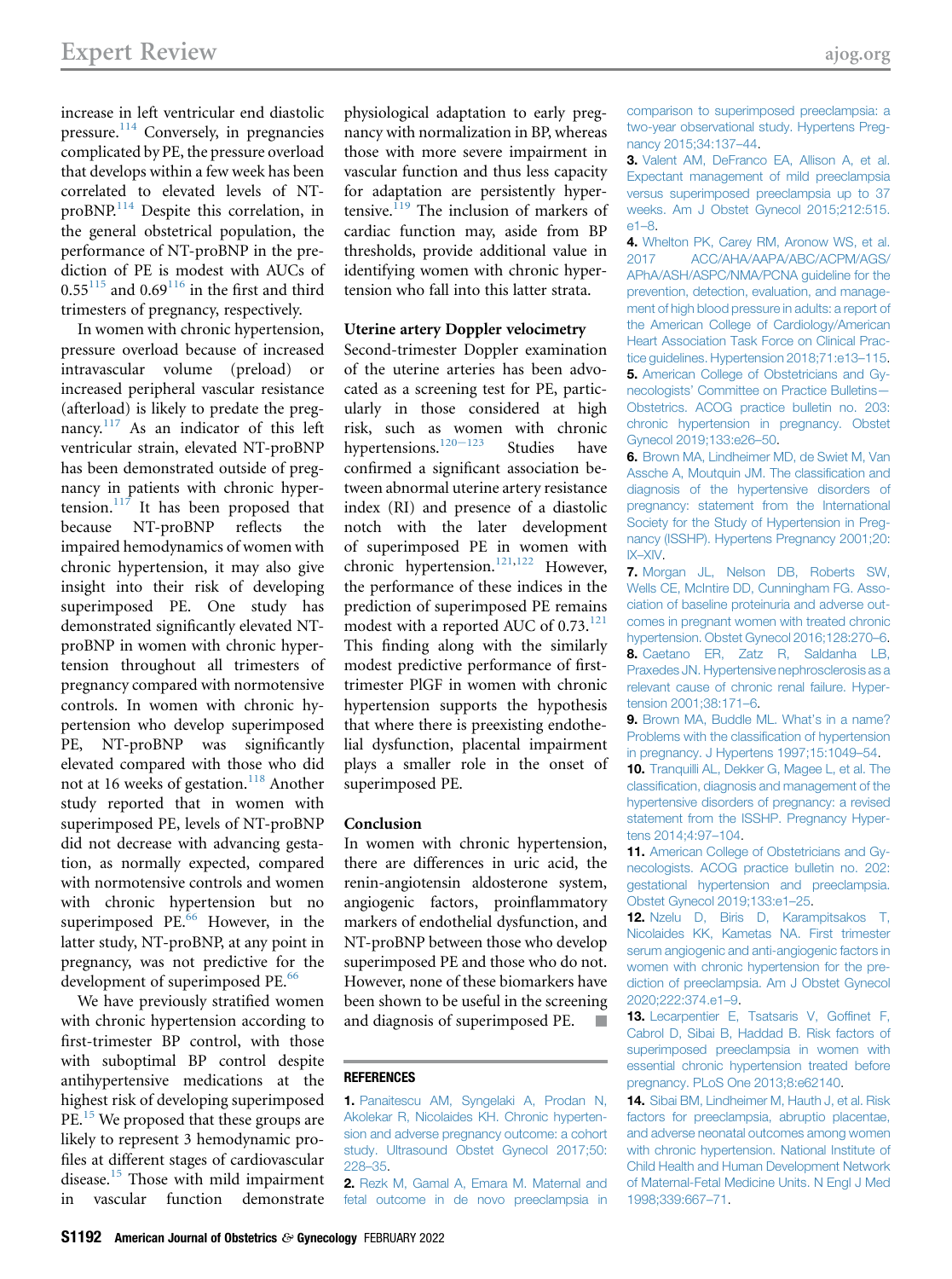<span id="page-11-0"></span>15. [Nzelu D, Dumitrascu-Biris D, Nicolaides KH,](http://refhub.elsevier.com/S0002-9378(20)31328-4/sref15) [Kametas NA. Chronic hypertension:](http://refhub.elsevier.com/S0002-9378(20)31328-4/sref15) first[trimester blood pressure control and likelihood](http://refhub.elsevier.com/S0002-9378(20)31328-4/sref15) [of severe hypertension, preeclampsia, and small](http://refhub.elsevier.com/S0002-9378(20)31328-4/sref15) [for gestational age. Am J Obstet Gynecol](http://refhub.elsevier.com/S0002-9378(20)31328-4/sref15) [2018;218:337.e1](http://refhub.elsevier.com/S0002-9378(20)31328-4/sref15)–7.

<span id="page-11-1"></span>16. Giannubilo SR, Dell'[Uomo B, Tranquilli AL.](http://refhub.elsevier.com/S0002-9378(20)31328-4/sref16) [Perinatal outcomes, blood pressure patterns](http://refhub.elsevier.com/S0002-9378(20)31328-4/sref16) [and risk assessment of superimposed pre](http://refhub.elsevier.com/S0002-9378(20)31328-4/sref16)[eclampsia in mild chronic hypertensive preg](http://refhub.elsevier.com/S0002-9378(20)31328-4/sref16)[nancy. Eur J Obstet Gynecol Reprod Biol. 2006](http://refhub.elsevier.com/S0002-9378(20)31328-4/sref16) [May 1;126:63](http://refhub.elsevier.com/S0002-9378(20)31328-4/sref16)–7.

<span id="page-11-2"></span>17. [Sibai BM. Chronic hypertension in preg](http://refhub.elsevier.com/S0002-9378(20)31328-4/sref17)[nancy. Obstet Gynecol 2002;100:369](http://refhub.elsevier.com/S0002-9378(20)31328-4/sref17)–77.

<span id="page-11-3"></span>18. [Nakanishi S, Aoki S, Nagashima A, Seki K.](http://refhub.elsevier.com/S0002-9378(20)31328-4/sref18) [Incidence and pregnancy outcomes of super](http://refhub.elsevier.com/S0002-9378(20)31328-4/sref18)[imposed preeclampsia with or without protein](http://refhub.elsevier.com/S0002-9378(20)31328-4/sref18)[uria among women with chronic hypertension.](http://refhub.elsevier.com/S0002-9378(20)31328-4/sref18) [Pregnancy Hypertens 2017;7:39](http://refhub.elsevier.com/S0002-9378(20)31328-4/sref18)–43.

<span id="page-11-5"></span><span id="page-11-4"></span>19. [Ono Y, Takagi K, Seki H, et al. Neonatal](http://refhub.elsevier.com/S0002-9378(20)31328-4/sref19) [outcome in infants of chronically hypertensive](http://refhub.elsevier.com/S0002-9378(20)31328-4/sref19) [mothers. J Obstet Gynaecol Res 2013;39:1142](http://refhub.elsevier.com/S0002-9378(20)31328-4/sref19)–6. 20. [Homer CS, Brown MA, Mangos G,](http://refhub.elsevier.com/S0002-9378(20)31328-4/sref20) [Davis GK. Non-proteinuric pre-eclampsia: a](http://refhub.elsevier.com/S0002-9378(20)31328-4/sref20) [novel risk indicator in women with gestational](http://refhub.elsevier.com/S0002-9378(20)31328-4/sref20) [hypertension. J Hypertens 2008;26:295](http://refhub.elsevier.com/S0002-9378(20)31328-4/sref20)–302.

<span id="page-11-6"></span>21. [Schiff E, Friedman SA, Kao L, Sibai BM. The](http://refhub.elsevier.com/S0002-9378(20)31328-4/sref21) [importance of urinary protein excretion during](http://refhub.elsevier.com/S0002-9378(20)31328-4/sref21) [conservative management of severe pre](http://refhub.elsevier.com/S0002-9378(20)31328-4/sref21)[eclampsia. Am J Obstet Gynecol 1996;175:](http://refhub.elsevier.com/S0002-9378(20)31328-4/sref21) [1313](http://refhub.elsevier.com/S0002-9378(20)31328-4/sref21)–6.

<span id="page-11-7"></span>22. [Thangaratinam S, Coomarasamy A,](http://refhub.elsevier.com/S0002-9378(20)31328-4/sref22) O'[Mahony F, et al. Estimation of proteinuria as a](http://refhub.elsevier.com/S0002-9378(20)31328-4/sref22) [predictor of complications of pre-eclampsia: a](http://refhub.elsevier.com/S0002-9378(20)31328-4/sref22) [systematic review. BMC Med 2009;7:10.](http://refhub.elsevier.com/S0002-9378(20)31328-4/sref22)

<span id="page-11-13"></span>23. [Morton A, Burke M, Jarvis E, Kumar S.](http://refhub.elsevier.com/S0002-9378(20)31328-4/sref23) [Changes in proteinuria and diagnosing pre](http://refhub.elsevier.com/S0002-9378(20)31328-4/sref23)[eclampsia in CKD pregnancy. Pregnancy](http://refhub.elsevier.com/S0002-9378(20)31328-4/sref23) [Hypertens 2020;20:92](http://refhub.elsevier.com/S0002-9378(20)31328-4/sref23)–5.

<span id="page-11-14"></span>24. [Brown MA, Magee LA, Kenny LC, et al.](http://refhub.elsevier.com/S0002-9378(20)31328-4/sref24) [Hypertensive disorders of pregnancy: ISSHP](http://refhub.elsevier.com/S0002-9378(20)31328-4/sref24) classifi[cation, diagnosis, and management rec](http://refhub.elsevier.com/S0002-9378(20)31328-4/sref24)[ommendations for international practice. Hy](http://refhub.elsevier.com/S0002-9378(20)31328-4/sref24)[pertension 2018;72:24](http://refhub.elsevier.com/S0002-9378(20)31328-4/sref24)–43.

<span id="page-11-15"></span>25. [Bainbridge SA, Roberts JM. Uric acid as a](http://refhub.elsevier.com/S0002-9378(20)31328-4/sref25) [pathogenic factor in preeclampsia. Placenta](http://refhub.elsevier.com/S0002-9378(20)31328-4/sref25) [2008;29\(SupplA\):S67](http://refhub.elsevier.com/S0002-9378(20)31328-4/sref25)–72.

<span id="page-11-16"></span>26. [Thangaratinam S, Ismail KM, Sharp S,](http://refhub.elsevier.com/S0002-9378(20)31328-4/sref26) [Coomarasamy A, Khan KS. Tests in Prediction](http://refhub.elsevier.com/S0002-9378(20)31328-4/sref26) [of Pre-eclampsia Severity Review Group. Ac](http://refhub.elsevier.com/S0002-9378(20)31328-4/sref26)[curacy of serum uric acid in predicting compli](http://refhub.elsevier.com/S0002-9378(20)31328-4/sref26)[cations of pre-eclampsia: a systematic review.](http://refhub.elsevier.com/S0002-9378(20)31328-4/sref26) [BJOG 2006;113:369](http://refhub.elsevier.com/S0002-9378(20)31328-4/sref26)–78.

<span id="page-11-17"></span>27. [Salahuddin S, Lee Y, Vadnais M, Sachs BP,](http://refhub.elsevier.com/S0002-9378(20)31328-4/sref27) [Karumanchi SA, Lim KH. Diagnostic utility of](http://refhub.elsevier.com/S0002-9378(20)31328-4/sref27) [soluble fms-like tyrosine kinase 1 and soluble](http://refhub.elsevier.com/S0002-9378(20)31328-4/sref27) [endoglin in hypertensive diseases of pregnancy.](http://refhub.elsevier.com/S0002-9378(20)31328-4/sref27) [Am J Obstet Gynecol 2007;197:28.e1](http://refhub.elsevier.com/S0002-9378(20)31328-4/sref27)–6.

<span id="page-11-19"></span>28. [Nisell H, Kublickas M, Lunell NO,](http://refhub.elsevier.com/S0002-9378(20)31328-4/sref28) [Pettersson E. Renal function in gravidas with](http://refhub.elsevier.com/S0002-9378(20)31328-4/sref28) [chronic hypertension with and without super](http://refhub.elsevier.com/S0002-9378(20)31328-4/sref28)[imposed preeclampsia. Hypertens Pregnancy](http://refhub.elsevier.com/S0002-9378(20)31328-4/sref28) [1996;15:127](http://refhub.elsevier.com/S0002-9378(20)31328-4/sref28)–34.

<span id="page-11-20"></span>29. [Malha L, Sison CP, Helseth G, Sealey JE,](http://refhub.elsevier.com/S0002-9378(20)31328-4/sref29) [August P. Renin-angiotensin-aldosterone pro](http://refhub.elsevier.com/S0002-9378(20)31328-4/sref29)fi[les in pregnant women with chronic hyperten](http://refhub.elsevier.com/S0002-9378(20)31328-4/sref29)[sion. Hypertension 2018;72:417](http://refhub.elsevier.com/S0002-9378(20)31328-4/sref29)–24.

<span id="page-11-10"></span>30. [Lim KH, Friedman SA, Ecker JL, Kao L,](http://refhub.elsevier.com/S0002-9378(20)31328-4/sref30) [Kilpatrick SJ. The clinical utility of serum uric acid](http://refhub.elsevier.com/S0002-9378(20)31328-4/sref30) [measurements in hypertensive diseases of](http://refhub.elsevier.com/S0002-9378(20)31328-4/sref30) [pregnancy. Am J Obstet Gynecol 1998;178:](http://refhub.elsevier.com/S0002-9378(20)31328-4/sref30) [1067](http://refhub.elsevier.com/S0002-9378(20)31328-4/sref30)–71.

<span id="page-11-21"></span>31. [August P, Helseth G, Cook EF, Sison C.](http://refhub.elsevier.com/S0002-9378(20)31328-4/sref31) [A prediction model for superimposed pre](http://refhub.elsevier.com/S0002-9378(20)31328-4/sref31)[eclampsia in women with chronic hypertension](http://refhub.elsevier.com/S0002-9378(20)31328-4/sref31) [during pregnancy. Am J Obstet Gynecol](http://refhub.elsevier.com/S0002-9378(20)31328-4/sref31) [2004;191:1666](http://refhub.elsevier.com/S0002-9378(20)31328-4/sref31)–72.

32. Parrish M, Griffi[n M, Morris R, Darby M,](http://refhub.elsevier.com/S0002-9378(20)31328-4/sref32) [Owens MY, Martin JN Jr. Hyperuricemia facili](http://refhub.elsevier.com/S0002-9378(20)31328-4/sref32)[tates the prediction of maternal and perinatal](http://refhub.elsevier.com/S0002-9378(20)31328-4/sref32) [adverse outcome in patients with severe/](http://refhub.elsevier.com/S0002-9378(20)31328-4/sref32) [superimposed preeclampsia. J Matern Fetal](http://refhub.elsevier.com/S0002-9378(20)31328-4/sref32) [Neonatal Med. 2010;23:1451](http://refhub.elsevier.com/S0002-9378(20)31328-4/sref32)–5.

<span id="page-11-22"></span>33. [Gennari-Moser C, Khankin EV, Escher G,](http://refhub.elsevier.com/S0002-9378(20)31328-4/sref33) [et al. Vascular endothelial growth factor-A and](http://refhub.elsevier.com/S0002-9378(20)31328-4/sref33) [aldosterone: relevance to normal pregnancy and](http://refhub.elsevier.com/S0002-9378(20)31328-4/sref33) [preeclampsia. Hypertension 2013;61:1111](http://refhub.elsevier.com/S0002-9378(20)31328-4/sref33)–7.

<span id="page-11-18"></span>34. [Verdonk K, Visser W, Van Den](http://refhub.elsevier.com/S0002-9378(20)31328-4/sref34) [Meiracker AH, Danser AH. The renin](http://refhub.elsevier.com/S0002-9378(20)31328-4/sref34)[angiotensin-aldosterone system in pre](http://refhub.elsevier.com/S0002-9378(20)31328-4/sref34)[eclampsia: the delicate balance between good](http://refhub.elsevier.com/S0002-9378(20)31328-4/sref34) [and bad. Clin Sci \(Lond\) 2014;126:537](http://refhub.elsevier.com/S0002-9378(20)31328-4/sref34)–44.

35. [Zhou CC, Ahmad S, Mi T, et al. Autoanti](http://refhub.elsevier.com/S0002-9378(20)31328-4/sref35)[body from women with preeclampsia induces](http://refhub.elsevier.com/S0002-9378(20)31328-4/sref35) [soluble fms-like tyrosine kinase-1 production via](http://refhub.elsevier.com/S0002-9378(20)31328-4/sref35) [angiotensin type 1 receptor and calcineurin/nu](http://refhub.elsevier.com/S0002-9378(20)31328-4/sref35)[clear factor of activated T-cells signaling. Hy](http://refhub.elsevier.com/S0002-9378(20)31328-4/sref35)[pertension 2008;51:1010](http://refhub.elsevier.com/S0002-9378(20)31328-4/sref35)–9.

36. [Saxena AR, Karumanchi SA, Brown NJ,](http://refhub.elsevier.com/S0002-9378(20)31328-4/sref36) [Royle CM, McElrath TF, Seely EW. Increased](http://refhub.elsevier.com/S0002-9378(20)31328-4/sref36) [sensitivity to angiotensin II is present postpartum](http://refhub.elsevier.com/S0002-9378(20)31328-4/sref36) [in women with a history of hypertensive preg](http://refhub.elsevier.com/S0002-9378(20)31328-4/sref36)[nancy. Hypertension 2010;55:1239](http://refhub.elsevier.com/S0002-9378(20)31328-4/sref36)–45.

<span id="page-11-24"></span><span id="page-11-23"></span>37. [Brosens I, Pijnenborg R, Vercruysse L,](http://refhub.elsevier.com/S0002-9378(20)31328-4/sref37) Romero R. The "[Great Obstetrical Syndromes](http://refhub.elsevier.com/S0002-9378(20)31328-4/sref37)" [are associated with disorders of deep placenta](http://refhub.elsevier.com/S0002-9378(20)31328-4/sref37)[tion. Am J Obstet Gynecol 2011;204:193](http://refhub.elsevier.com/S0002-9378(20)31328-4/sref37)–201. 38. [Roberts JM, Taylor RN, Musci TJ,](http://refhub.elsevier.com/S0002-9378(20)31328-4/sref38) [Rodgers GM, Hubel CA, McLaughlin MK. Pre](http://refhub.elsevier.com/S0002-9378(20)31328-4/sref38)[eclampsia: an endothelial cell disorder. Am J](http://refhub.elsevier.com/S0002-9378(20)31328-4/sref38) [Obstet Gynecol 1989;161:1200](http://refhub.elsevier.com/S0002-9378(20)31328-4/sref38)–4.

<span id="page-11-25"></span>39. [Chaiworapongsa T, Chaemsaithong P,](http://refhub.elsevier.com/S0002-9378(20)31328-4/sref39) [Yeo L, Romero R. Pre-eclampsia part 1: current](http://refhub.elsevier.com/S0002-9378(20)31328-4/sref39) [understanding of its pathophysiology. Nat Rev](http://refhub.elsevier.com/S0002-9378(20)31328-4/sref39) [Nephrol 2014;10:466](http://refhub.elsevier.com/S0002-9378(20)31328-4/sref39)–80.

<span id="page-11-26"></span>40. [Wheeler T, Evans PW, Anthony FW,](http://refhub.elsevier.com/S0002-9378(20)31328-4/sref40) [Godfrey KM, Howe DT, Osmond C. Relationship](http://refhub.elsevier.com/S0002-9378(20)31328-4/sref40) [between maternal serum vascular endothelial](http://refhub.elsevier.com/S0002-9378(20)31328-4/sref40) [growth factor concentration in early pregnancy](http://refhub.elsevier.com/S0002-9378(20)31328-4/sref40) [and fetal and placental growth. Hum Reprod](http://refhub.elsevier.com/S0002-9378(20)31328-4/sref40) [1999;14:1619](http://refhub.elsevier.com/S0002-9378(20)31328-4/sref40)–23.

41. [Wheeler T, Elcock CL, Anthony FW. Angio](http://refhub.elsevier.com/S0002-9378(20)31328-4/sref41)[genesis and the placental environment. Placenta](http://refhub.elsevier.com/S0002-9378(20)31328-4/sref41) [1995;16:289](http://refhub.elsevier.com/S0002-9378(20)31328-4/sref41)–96.

42. [Evans PW, Wheeler T, Anthony FW,](http://refhub.elsevier.com/S0002-9378(20)31328-4/sref42) [Osmond C. A longitudinal study of maternal](http://refhub.elsevier.com/S0002-9378(20)31328-4/sref42) [serum vascular endothelial growth factor in early](http://refhub.elsevier.com/S0002-9378(20)31328-4/sref42) [pregnancy. Hum Reprod 1998;13:1057](http://refhub.elsevier.com/S0002-9378(20)31328-4/sref42)–62.

<span id="page-11-27"></span>43. [Ni Y, May V, Braas K, Osol G. Pregnancy](http://refhub.elsevier.com/S0002-9378(20)31328-4/sref43) [augments uteroplacental vascular endothelial](http://refhub.elsevier.com/S0002-9378(20)31328-4/sref43) [growth factor gene expression and vasodilator](http://refhub.elsevier.com/S0002-9378(20)31328-4/sref43) [effects. Am J Physiol 1997;273:H938](http://refhub.elsevier.com/S0002-9378(20)31328-4/sref43)–44.

<span id="page-11-28"></span>44. [Bausero P, Ben-Mahdi M, Mazucatelli J,](http://refhub.elsevier.com/S0002-9378(20)31328-4/sref44) [Bloy C, Perrot-Applanat M. Vascular](http://refhub.elsevier.com/S0002-9378(20)31328-4/sref44) <span id="page-11-8"></span>[endothelial growth factor is modulated in](http://refhub.elsevier.com/S0002-9378(20)31328-4/sref44) [vascular muscle cells by estradiol, tamoxifen,](http://refhub.elsevier.com/S0002-9378(20)31328-4/sref44) [and hypoxia. Am J Physiol Heart Circ Physiol](http://refhub.elsevier.com/S0002-9378(20)31328-4/sref44) [2000;279:H2033](http://refhub.elsevier.com/S0002-9378(20)31328-4/sref44)–42.

<span id="page-11-29"></span>45. [Barleon B, Siemeister G, Martiny-Baron G,](http://refhub.elsevier.com/S0002-9378(20)31328-4/sref45) [Weindel K, Herzog C, Marmé D. Vascular](http://refhub.elsevier.com/S0002-9378(20)31328-4/sref45) [endothelial growth factor up-regulates its re](http://refhub.elsevier.com/S0002-9378(20)31328-4/sref45)[ceptor fms-like tyrosine kinase 1 \(FLT-1\) and a](http://refhub.elsevier.com/S0002-9378(20)31328-4/sref45) [soluble variant of FLT-1 in human vascular](http://refhub.elsevier.com/S0002-9378(20)31328-4/sref45) [endothelial cells. Cancer Res 1997;57:5421](http://refhub.elsevier.com/S0002-9378(20)31328-4/sref45)–5.

<span id="page-11-30"></span>46. [Fan X, Rai A, Kambham N, et al. Endometrial](http://refhub.elsevier.com/S0002-9378(20)31328-4/sref46) [VEGF induces placental sFLT1 and leads to](http://refhub.elsevier.com/S0002-9378(20)31328-4/sref46) [pregnancy complications. J Clin Invest](http://refhub.elsevier.com/S0002-9378(20)31328-4/sref46) [2014;124:4941](http://refhub.elsevier.com/S0002-9378(20)31328-4/sref46)–52.

<span id="page-11-32"></span><span id="page-11-31"></span><span id="page-11-12"></span><span id="page-11-11"></span><span id="page-11-9"></span>47. [Levine RJ, Maynard SE, Qian C, et al.](http://refhub.elsevier.com/S0002-9378(20)31328-4/sref47) [Circulating angiogenic factors and the risk of](http://refhub.elsevier.com/S0002-9378(20)31328-4/sref47) [preeclampsia. N Engl J Med 2004;350:672](http://refhub.elsevier.com/S0002-9378(20)31328-4/sref47)–83. 48. [Akolekar R, Zaragoza E, Poon LC, Pepes S,](http://refhub.elsevier.com/S0002-9378(20)31328-4/sref48) [Nicolaides KH. Maternal serum placental growth](http://refhub.elsevier.com/S0002-9378(20)31328-4/sref48) factor at  $11 + 0$  to  $13 + 6$  weeks of gestation in [the prediction of pre-eclampsia. Ultrasound](http://refhub.elsevier.com/S0002-9378(20)31328-4/sref48) [Obstet Gynecol 2008;32:732](http://refhub.elsevier.com/S0002-9378(20)31328-4/sref48)–9.

49. [Chaiworapongsa T, Romero R,](http://refhub.elsevier.com/S0002-9378(20)31328-4/sref49) [Korzeniewski SJ, et al. Plasma concentrations of](http://refhub.elsevier.com/S0002-9378(20)31328-4/sref49) [angiogenic/anti-angiogenic factors have prog](http://refhub.elsevier.com/S0002-9378(20)31328-4/sref49)[nostic value in women presenting with sus](http://refhub.elsevier.com/S0002-9378(20)31328-4/sref49)[pected preeclampsia to the obstetrical triage](http://refhub.elsevier.com/S0002-9378(20)31328-4/sref49) [area: a prospective study. J Matern Fetal](http://refhub.elsevier.com/S0002-9378(20)31328-4/sref49) [Neonatal Med 2014;27:132](http://refhub.elsevier.com/S0002-9378(20)31328-4/sref49)–44.

50. [Chappell LC, Duckworth S, Seed PT, et al.](http://refhub.elsevier.com/S0002-9378(20)31328-4/sref50) [Diagnostic accuracy of placental growth factor in](http://refhub.elsevier.com/S0002-9378(20)31328-4/sref50) [women with suspected preeclampsia: a pro](http://refhub.elsevier.com/S0002-9378(20)31328-4/sref50)[spective multicenter study. Circulation](http://refhub.elsevier.com/S0002-9378(20)31328-4/sref50) [2013;128:2121](http://refhub.elsevier.com/S0002-9378(20)31328-4/sref50)–31.

<span id="page-11-33"></span>51. O'[Gorman N, Wright D, Poon LC, et al.](http://refhub.elsevier.com/S0002-9378(20)31328-4/sref51) [Accuracy of competing-risks model in screening](http://refhub.elsevier.com/S0002-9378(20)31328-4/sref51) [for pre-eclampsia by maternal factors and bio](http://refhub.elsevier.com/S0002-9378(20)31328-4/sref51)[markers at 11-13 weeks](http://refhub.elsevier.com/S0002-9378(20)31328-4/sref51)' gestation. Ultrasound [Obstet Gynecol 2017;49:751](http://refhub.elsevier.com/S0002-9378(20)31328-4/sref51)–5.

52. Wright D, Tan MY, O'[Gorman N, et al. Pre](http://refhub.elsevier.com/S0002-9378(20)31328-4/sref52)[dictive performance of the competing risk model](http://refhub.elsevier.com/S0002-9378(20)31328-4/sref52) [in screening for preeclampsia. Am J Obstet](http://refhub.elsevier.com/S0002-9378(20)31328-4/sref52) [Gynecol 2019;220:199.e1](http://refhub.elsevier.com/S0002-9378(20)31328-4/sref52)–13.

53. [Wright A, Wright D, Syngelaki A,](http://refhub.elsevier.com/S0002-9378(20)31328-4/sref53) [Georgantis A, Nicolaides KH. Two-stage](http://refhub.elsevier.com/S0002-9378(20)31328-4/sref53) [screening for preterm preeclampsia at 11-13](http://refhub.elsevier.com/S0002-9378(20)31328-4/sref53) weeks' [gestation. Am J Obstet Gynecol](http://refhub.elsevier.com/S0002-9378(20)31328-4/sref53) [2019;220:197.e1](http://refhub.elsevier.com/S0002-9378(20)31328-4/sref53)–11.

54. [Gallo DM, Wright D, Casanova C,](http://refhub.elsevier.com/S0002-9378(20)31328-4/sref54) [Campanero M, Nicolaides KH. Competing](http://refhub.elsevier.com/S0002-9378(20)31328-4/sref54) [risks model in screening for preeclampsia by](http://refhub.elsevier.com/S0002-9378(20)31328-4/sref54) [maternal factors and biomarkers at 19-24](http://refhub.elsevier.com/S0002-9378(20)31328-4/sref54) weeks' [gestation. Am J Obstet Gynecol](http://refhub.elsevier.com/S0002-9378(20)31328-4/sref54) [2016;214:619.e1](http://refhub.elsevier.com/S0002-9378(20)31328-4/sref54)–7.

55. [Tsiakkas A, Saiid Y, Wright A, Wright D,](http://refhub.elsevier.com/S0002-9378(20)31328-4/sref55) [Nicolaides KH. Competing risks model in](http://refhub.elsevier.com/S0002-9378(20)31328-4/sref55) [screening for preeclampsia by maternal factors](http://refhub.elsevier.com/S0002-9378(20)31328-4/sref55) [and biomarkers at 30-34 weeks](http://refhub.elsevier.com/S0002-9378(20)31328-4/sref55)' gestation. Am [J Obstet Gynecol 2016;215:87.e1](http://refhub.elsevier.com/S0002-9378(20)31328-4/sref55)–17.

56. [Ciobanu A, Wright A, Panaitescu A,](http://refhub.elsevier.com/S0002-9378(20)31328-4/sref56) [Syngelaki A, Wright D, Nicolaides KH. Prediction](http://refhub.elsevier.com/S0002-9378(20)31328-4/sref56) [of imminent preeclampsia at 35-37 weeks](http://refhub.elsevier.com/S0002-9378(20)31328-4/sref56) [gestation. Am J Obstet Gynecol 2019;220:584.](http://refhub.elsevier.com/S0002-9378(20)31328-4/sref56) e1–[11.](http://refhub.elsevier.com/S0002-9378(20)31328-4/sref56)

57. [Maynard SE, Min JY, Merchan J, et al.](http://refhub.elsevier.com/S0002-9378(20)31328-4/sref57) [Excess placental soluble fms-like tyrosine kinase](http://refhub.elsevier.com/S0002-9378(20)31328-4/sref57) [1 \(sFlt1\) may contribute to endothelial](http://refhub.elsevier.com/S0002-9378(20)31328-4/sref57)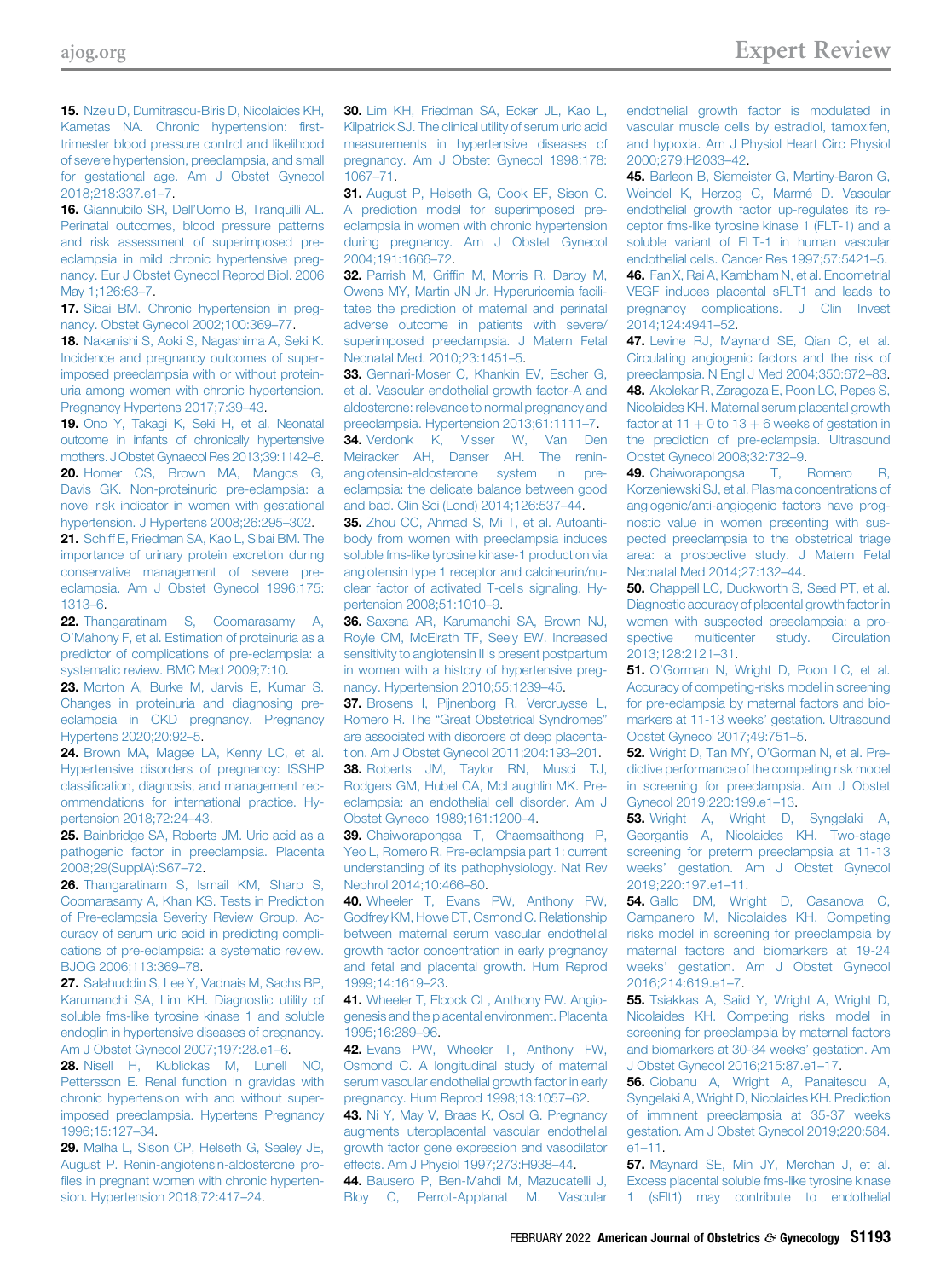[dysfunction, hypertension, and proteinuria in](http://refhub.elsevier.com/S0002-9378(20)31328-4/sref57) [preeclampsia. J Clin Invest 2003;111:649](http://refhub.elsevier.com/S0002-9378(20)31328-4/sref57)–58. 58. [Zeisler H, Llurba E, Chantraine F, et al.](http://refhub.elsevier.com/S0002-9378(20)31328-4/sref58) [Predictive value of the sFlt-1:PlGF ratio in](http://refhub.elsevier.com/S0002-9378(20)31328-4/sref58) [women with suspected preeclampsia. N Engl J](http://refhub.elsevier.com/S0002-9378(20)31328-4/sref58) [Med 2016;374:13](http://refhub.elsevier.com/S0002-9378(20)31328-4/sref58)–22.

<span id="page-12-2"></span>59. [Romero R, Nien JK, Espinoza J, et al.](http://refhub.elsevier.com/S0002-9378(20)31328-4/sref59) [A longitudinal study of angiogenic \(placental](http://refhub.elsevier.com/S0002-9378(20)31328-4/sref59) [growth factor\) and anti-angiogenic \(soluble](http://refhub.elsevier.com/S0002-9378(20)31328-4/sref59) [endoglin and soluble vascular endothelial growth](http://refhub.elsevier.com/S0002-9378(20)31328-4/sref59) [factor receptor-1\) factors in normal pregnancy](http://refhub.elsevier.com/S0002-9378(20)31328-4/sref59) [and patients destined to develop preeclampsia](http://refhub.elsevier.com/S0002-9378(20)31328-4/sref59) [and deliver a small for gestational age neonate.](http://refhub.elsevier.com/S0002-9378(20)31328-4/sref59) [J Matern Fetal Neonatal Med 2008;21:9](http://refhub.elsevier.com/S0002-9378(20)31328-4/sref59)–23.

<span id="page-12-3"></span>60. [Foidart JM, Munaut C, Chantraine F,](http://refhub.elsevier.com/S0002-9378(20)31328-4/sref60) [Akolekar R, Nicolaides KH. Maternal plasma](http://refhub.elsevier.com/S0002-9378(20)31328-4/sref60) [soluble endoglin at 11-13 weeks](http://refhub.elsevier.com/S0002-9378(20)31328-4/sref60)' gestation in [pre-eclampsia. Ultrasound Obstet Gynecol](http://refhub.elsevier.com/S0002-9378(20)31328-4/sref60) [2010;35:680](http://refhub.elsevier.com/S0002-9378(20)31328-4/sref60)–7.

<span id="page-12-4"></span>61. [Crovetto F, Figueras F, Triunfo S, et al.](http://refhub.elsevier.com/S0002-9378(20)31328-4/sref61) [Added value of angiogenic factors for the pre](http://refhub.elsevier.com/S0002-9378(20)31328-4/sref61)[diction of early and late preeclampsia in the](http://refhub.elsevier.com/S0002-9378(20)31328-4/sref61) first [trimester of pregnancy. Fetal Diagn Ther](http://refhub.elsevier.com/S0002-9378(20)31328-4/sref61) [2014;35:258](http://refhub.elsevier.com/S0002-9378(20)31328-4/sref61)–66.

<span id="page-12-5"></span>62. [Tsiakkas A, Duvdevani N, Wright A,](http://refhub.elsevier.com/S0002-9378(20)31328-4/sref62) [Wright D, Nicolaides KH. Serum soluble fms-like](http://refhub.elsevier.com/S0002-9378(20)31328-4/sref62) [tyrosine kinase-1 in the three trimesters of](http://refhub.elsevier.com/S0002-9378(20)31328-4/sref62) [pregnancy: effects of maternal characteristics](http://refhub.elsevier.com/S0002-9378(20)31328-4/sref62) [and medical history. Ultrasound Obstet Gynecol](http://refhub.elsevier.com/S0002-9378(20)31328-4/sref62) [2015;45:584](http://refhub.elsevier.com/S0002-9378(20)31328-4/sref62)–90.

<span id="page-12-6"></span>63. [Costa RA, Hoshida MS, Alves EA, Zugaib M,](http://refhub.elsevier.com/S0002-9378(20)31328-4/sref63) [Francisco RP. Preeclampsia and superimposed](http://refhub.elsevier.com/S0002-9378(20)31328-4/sref63) [preeclampsia: the same disease? The role of](http://refhub.elsevier.com/S0002-9378(20)31328-4/sref63) [angiogenic biomarkers. Hypertens Pregnancy](http://refhub.elsevier.com/S0002-9378(20)31328-4/sref63) [2016;35:139](http://refhub.elsevier.com/S0002-9378(20)31328-4/sref63)–49.

<span id="page-12-14"></span>64. [Powers RW, Jeyabalan A, Clifton RG, et al.](http://refhub.elsevier.com/S0002-9378(20)31328-4/sref64) [Soluble fms-Like tyrosine kinase 1 \(sFlt1\),](http://refhub.elsevier.com/S0002-9378(20)31328-4/sref64) [endoglin and placental growth factor \(PlGF\) in](http://refhub.elsevier.com/S0002-9378(20)31328-4/sref64) [preeclampsia among high risk pregnancies.](http://refhub.elsevier.com/S0002-9378(20)31328-4/sref64) [PLoS One 2010;5:e13263](http://refhub.elsevier.com/S0002-9378(20)31328-4/sref64).

<span id="page-12-12"></span>65. [Perni U, Sison C, Sharma V, et al. Angio](http://refhub.elsevier.com/S0002-9378(20)31328-4/sref65)[genic factors in superimposed preeclampsia: a](http://refhub.elsevier.com/S0002-9378(20)31328-4/sref65) [longitudinal study of women with chronic hy](http://refhub.elsevier.com/S0002-9378(20)31328-4/sref65)[pertension during pregnancy. Hypertension](http://refhub.elsevier.com/S0002-9378(20)31328-4/sref65) [2012;59:740](http://refhub.elsevier.com/S0002-9378(20)31328-4/sref65)–6.

<span id="page-12-13"></span>66. [Bramham K, Villa PM, Joslin JR, et al. Pre](http://refhub.elsevier.com/S0002-9378(20)31328-4/sref66)[disposition to superimposed preeclampsia in](http://refhub.elsevier.com/S0002-9378(20)31328-4/sref66) [women with chronic hypertension: endothelial,](http://refhub.elsevier.com/S0002-9378(20)31328-4/sref66) [renal, cardiac, and placental factors in a pro](http://refhub.elsevier.com/S0002-9378(20)31328-4/sref66)[spective longitudinal cohort. Hypertens Preg](http://refhub.elsevier.com/S0002-9378(20)31328-4/sref66)[nancy 2020;39:326](http://refhub.elsevier.com/S0002-9378(20)31328-4/sref66)–35.

<span id="page-12-7"></span>67. [Dwyer BK, Krieg S, Balise R, et al. Variable](http://refhub.elsevier.com/S0002-9378(20)31328-4/sref67) [expression of soluble fms-like tyrosine kinase 1](http://refhub.elsevier.com/S0002-9378(20)31328-4/sref67) [in patients at high risk for preeclampsia. J Matern](http://refhub.elsevier.com/S0002-9378(20)31328-4/sref67) [Fetal Neonatal Med 2010;23:705](http://refhub.elsevier.com/S0002-9378(20)31328-4/sref67)–11.

<span id="page-12-8"></span>68. [Felmeden DC, Spencer CG, Belgore FM,](http://refhub.elsevier.com/S0002-9378(20)31328-4/sref68) [Blann AD, Beevers DG, Lip GY. Endothelial](http://refhub.elsevier.com/S0002-9378(20)31328-4/sref68) [damage and angiogenesis in hypertensive pa](http://refhub.elsevier.com/S0002-9378(20)31328-4/sref68)[tients: relationship to cardiovascular risk factors](http://refhub.elsevier.com/S0002-9378(20)31328-4/sref68) [and risk factor management. Am J Hypertens](http://refhub.elsevier.com/S0002-9378(20)31328-4/sref68) [2003;16:11](http://refhub.elsevier.com/S0002-9378(20)31328-4/sref68)–20.

<span id="page-12-22"></span>69. [Stumpf C, Jukic J, Yilmaz A, et al. Elevated](http://refhub.elsevier.com/S0002-9378(20)31328-4/sref69) [VEGF-plasma levels in young patients with mild](http://refhub.elsevier.com/S0002-9378(20)31328-4/sref69) [essential hypertension. Eur J Clin Invest 2009;39:](http://refhub.elsevier.com/S0002-9378(20)31328-4/sref69) [31](http://refhub.elsevier.com/S0002-9378(20)31328-4/sref69)–6.

70. Marek-Trzonkowska N, Kwieczyńska A, Reiwer-Gostomska M, Koliński T, Molisz A, <span id="page-12-0"></span>[Siebert J. Arterial hypertension is characterized](http://refhub.elsevier.com/S0002-9378(20)31328-4/sref70) [by imbalance of pro-angiogenic versus anti](http://refhub.elsevier.com/S0002-9378(20)31328-4/sref70)[angiogenic factors. PLoS One 2015;10:](http://refhub.elsevier.com/S0002-9378(20)31328-4/sref70) [e0126190.](http://refhub.elsevier.com/S0002-9378(20)31328-4/sref70)

<span id="page-12-9"></span>71. [Belgore FM, Blann AD, Li-Saw-Hee FL,](http://refhub.elsevier.com/S0002-9378(20)31328-4/sref71) [Beevers DG, Lip GY. Plasma levels of vascular](http://refhub.elsevier.com/S0002-9378(20)31328-4/sref71) [endothelial growth factor and its soluble recep](http://refhub.elsevier.com/S0002-9378(20)31328-4/sref71)[tor \(SFlt-1\) in essential hypertension. Am J Car](http://refhub.elsevier.com/S0002-9378(20)31328-4/sref71)[diol 2001;87:805](http://refhub.elsevier.com/S0002-9378(20)31328-4/sref71)–7. A9.

<span id="page-12-11"></span><span id="page-12-10"></span>72. [Zeeman GG, Alexander JM, McIntire DD,](http://refhub.elsevier.com/S0002-9378(20)31328-4/sref72) [Byrd W, Leveno KJ. Inhibin-A and super](http://refhub.elsevier.com/S0002-9378(20)31328-4/sref72)[imposed preeclampsia in women with chronic](http://refhub.elsevier.com/S0002-9378(20)31328-4/sref72) [hypertension. Obstet Gynecol 2003;101:232](http://refhub.elsevier.com/S0002-9378(20)31328-4/sref72)–6. 73. [Sibai BM, Koch MA, Freire S, et al. Serum](http://refhub.elsevier.com/S0002-9378(20)31328-4/sref73) [inhibin A and angiogenic factor levels in preg](http://refhub.elsevier.com/S0002-9378(20)31328-4/sref73)[nancies with previous preeclampsia and/or](http://refhub.elsevier.com/S0002-9378(20)31328-4/sref73) [chronic hypertension: are they useful markers for](http://refhub.elsevier.com/S0002-9378(20)31328-4/sref73) [prediction of subsequent preeclampsia? Am J](http://refhub.elsevier.com/S0002-9378(20)31328-4/sref73) [Obstet Gynecol 2008;199:268.e1](http://refhub.elsevier.com/S0002-9378(20)31328-4/sref73)–9.

<span id="page-12-15"></span>74. [Panaitescu AM, Akolekar R, Kametas N,](http://refhub.elsevier.com/S0002-9378(20)31328-4/sref74) [Syngelaki A, Nicolaides KH. Impaired placenta](http://refhub.elsevier.com/S0002-9378(20)31328-4/sref74)[tion in women with chronic hypertension who](http://refhub.elsevier.com/S0002-9378(20)31328-4/sref74) [develop pre-eclampsia. Ultrasound Obstet](http://refhub.elsevier.com/S0002-9378(20)31328-4/sref74) [Gynecol 2017;50:496](http://refhub.elsevier.com/S0002-9378(20)31328-4/sref74)–500.

<span id="page-12-16"></span>75. [Baumann MU, Bersinger NA, Mohaupt MG,](http://refhub.elsevier.com/S0002-9378(20)31328-4/sref75) [Raio L, Gerber S, Surbek DV. First-trimester](http://refhub.elsevier.com/S0002-9378(20)31328-4/sref75) [serum levels of soluble endoglin and soluble](http://refhub.elsevier.com/S0002-9378(20)31328-4/sref75) [fms-like tyrosine kinase-1 as](http://refhub.elsevier.com/S0002-9378(20)31328-4/sref75) first-trimester [markers for late-onset preeclampsia. Am J](http://refhub.elsevier.com/S0002-9378(20)31328-4/sref75) [Obstet Gynecol 2008;199:266.e1](http://refhub.elsevier.com/S0002-9378(20)31328-4/sref75)–6.

<span id="page-12-17"></span>76. [Vatten LJ, Eskild A, Nilsen TI, Jeansson S,](http://refhub.elsevier.com/S0002-9378(20)31328-4/sref76) [Jenum PA, Staff AC. Changes in circulating level](http://refhub.elsevier.com/S0002-9378(20)31328-4/sref76) [of angiogenic factors from the](http://refhub.elsevier.com/S0002-9378(20)31328-4/sref76) first to second [trimester as predictors of preeclampsia. Am J](http://refhub.elsevier.com/S0002-9378(20)31328-4/sref76) [Obstet Gynecol 2007;196:239.e1](http://refhub.elsevier.com/S0002-9378(20)31328-4/sref76)–6.

<span id="page-12-18"></span>77. [Erez O, Romero R, Espinoza J, et al. The](http://refhub.elsevier.com/S0002-9378(20)31328-4/sref77) [change in concentrations of angiogenic and](http://refhub.elsevier.com/S0002-9378(20)31328-4/sref77) [anti-angiogenic factors in maternal plasma be](http://refhub.elsevier.com/S0002-9378(20)31328-4/sref77)tween the fi[rst and second trimesters in risk](http://refhub.elsevier.com/S0002-9378(20)31328-4/sref77) [assessment for the subsequent development of](http://refhub.elsevier.com/S0002-9378(20)31328-4/sref77) [preeclampsia and small-for-gestational age.](http://refhub.elsevier.com/S0002-9378(20)31328-4/sref77) [J Matern Fetal Neonatal Med 2008;21:279](http://refhub.elsevier.com/S0002-9378(20)31328-4/sref77)–87. 78. [Thadhani R, Mutter WP, Wolf M, et al. First](http://refhub.elsevier.com/S0002-9378(20)31328-4/sref78) [trimester placental growth factor and soluble](http://refhub.elsevier.com/S0002-9378(20)31328-4/sref78) [fms-like tyrosine kinase 1 and risk for pre](http://refhub.elsevier.com/S0002-9378(20)31328-4/sref78)[eclampsia. J Clin Endocrinol Metab 2004;89:](http://refhub.elsevier.com/S0002-9378(20)31328-4/sref78) [770](http://refhub.elsevier.com/S0002-9378(20)31328-4/sref78)–5.

<span id="page-12-19"></span>79. [Akolekar R, de Cruz J, Foidart JM,](http://refhub.elsevier.com/S0002-9378(20)31328-4/sref79) [Munaut C, Nicolaides KH. Maternal plasma](http://refhub.elsevier.com/S0002-9378(20)31328-4/sref79) [soluble fms-like tyrosine kinase-1 and free](http://refhub.elsevier.com/S0002-9378(20)31328-4/sref79) [vascular endothelial growth factor at 11 to 13](http://refhub.elsevier.com/S0002-9378(20)31328-4/sref79) [weeks of gestation in preeclampsia. Prenat](http://refhub.elsevier.com/S0002-9378(20)31328-4/sref79) [Diagn 2010;30:191](http://refhub.elsevier.com/S0002-9378(20)31328-4/sref79)–7.

80. [Odibo AO, Rada CC, Cahill AG, et al. First](http://refhub.elsevier.com/S0002-9378(20)31328-4/sref80)[trimester serum soluble fms-like tyrosine](http://refhub.elsevier.com/S0002-9378(20)31328-4/sref80) [kinase-1, free vascular endothelial growth factor,](http://refhub.elsevier.com/S0002-9378(20)31328-4/sref80) [placental growth factor and uterine artery Doppler](http://refhub.elsevier.com/S0002-9378(20)31328-4/sref80) [in preeclampsia. J Perinatol 2013;33:670](http://refhub.elsevier.com/S0002-9378(20)31328-4/sref80)–4.

<span id="page-12-20"></span>81. [Maynard SE, Crawford SL, Bathgate S, et al.](http://refhub.elsevier.com/S0002-9378(20)31328-4/sref81) [Gestational angiogenic biomarker patterns in](http://refhub.elsevier.com/S0002-9378(20)31328-4/sref81) [high risk preeclampsia groups. Am J Obstet](http://refhub.elsevier.com/S0002-9378(20)31328-4/sref81) [Gynecol 2013;209:53.e1](http://refhub.elsevier.com/S0002-9378(20)31328-4/sref81)–9.

<span id="page-12-21"></span>82. [Minhas R, Young D, Naseem R, et al. As](http://refhub.elsevier.com/S0002-9378(20)31328-4/sref82)[sociation of antepartum blood pressure levels](http://refhub.elsevier.com/S0002-9378(20)31328-4/sref82) and angiogenic profi[le among women with](http://refhub.elsevier.com/S0002-9378(20)31328-4/sref82) [chronic hypertension. Pregnancy Hypertens](http://refhub.elsevier.com/S0002-9378(20)31328-4/sref82) [2018;14:110](http://refhub.elsevier.com/S0002-9378(20)31328-4/sref82)–4.

<span id="page-12-23"></span>83. [Sunderji S, Gaziano E, Wothe D, et al.](http://refhub.elsevier.com/S0002-9378(20)31328-4/sref83) [Automated assays for sVEGF R1 and PlGF as an](http://refhub.elsevier.com/S0002-9378(20)31328-4/sref83) [aid in the diagnosis of preterm preeclampsia: a](http://refhub.elsevier.com/S0002-9378(20)31328-4/sref83) [prospective clinical study. Am J Obstet Gynecol](http://refhub.elsevier.com/S0002-9378(20)31328-4/sref83) [2010;202:40.e1](http://refhub.elsevier.com/S0002-9378(20)31328-4/sref83)–7.

<span id="page-12-24"></span>84. [Metz TD, Allshouse AA, Euser AG,](http://refhub.elsevier.com/S0002-9378(20)31328-4/sref84) [Heyborne KD. Preeclampsia in high risk women](http://refhub.elsevier.com/S0002-9378(20)31328-4/sref84) [is characterized by risk group-speci](http://refhub.elsevier.com/S0002-9378(20)31328-4/sref84)fic abnor[malities in serum biomarkers. Am J Obstet](http://refhub.elsevier.com/S0002-9378(20)31328-4/sref84) [Gynecol 2014;211:512.e1](http://refhub.elsevier.com/S0002-9378(20)31328-4/sref84)–6.

<span id="page-12-25"></span>85. [Powers RW, Roberts JM, Cooper KM,](http://refhub.elsevier.com/S0002-9378(20)31328-4/sref85) [et al. Maternal serum soluble fms-like tyrosine](http://refhub.elsevier.com/S0002-9378(20)31328-4/sref85) [kinase 1 concentrations are not increased in](http://refhub.elsevier.com/S0002-9378(20)31328-4/sref85) [early pregnancy and decrease more slowly](http://refhub.elsevier.com/S0002-9378(20)31328-4/sref85) [postpartum in women who develop pre](http://refhub.elsevier.com/S0002-9378(20)31328-4/sref85)[eclampsia. Am J Obstet Gynecol 2005;193:](http://refhub.elsevier.com/S0002-9378(20)31328-4/sref85) [185](http://refhub.elsevier.com/S0002-9378(20)31328-4/sref85)–91.

<span id="page-12-32"></span>86. [Moore Simas TA, Crawford SL, Bathgate S,](http://refhub.elsevier.com/S0002-9378(20)31328-4/sref86) [et al. Angiogenic biomarkers for prediction of](http://refhub.elsevier.com/S0002-9378(20)31328-4/sref86) [early preeclampsia onset in high-risk women.](http://refhub.elsevier.com/S0002-9378(20)31328-4/sref86) [J Matern Fetal Neonatal Med 2014;27:](http://refhub.elsevier.com/S0002-9378(20)31328-4/sref86) [1038](http://refhub.elsevier.com/S0002-9378(20)31328-4/sref86)–48.

<span id="page-12-26"></span>87. [Shaker OG, Shehata H. Early prediction of](http://refhub.elsevier.com/S0002-9378(20)31328-4/sref87) [preeclampsia in high-risk women. J Womens](http://refhub.elsevier.com/S0002-9378(20)31328-4/sref87) [Health \(Larchmt\) 2011;20:539](http://refhub.elsevier.com/S0002-9378(20)31328-4/sref87)–44.

88. Diquisto C, Piver E, Gouge AL, et al. First [trimester uterine artery Doppler, sFlt-1 and PlGF](http://refhub.elsevier.com/S0002-9378(20)31328-4/sref88) [to predict preeclampsia in a high-risk popula](http://refhub.elsevier.com/S0002-9378(20)31328-4/sref88)[tion. J Matern Fetal Neonatal Med 2017;30:](http://refhub.elsevier.com/S0002-9378(20)31328-4/sref88) [1514](http://refhub.elsevier.com/S0002-9378(20)31328-4/sref88)–9.

<span id="page-12-27"></span>89. [Williams D, Davison J. Chronic kidney dis](http://refhub.elsevier.com/S0002-9378(20)31328-4/sref89)[ease in pregnancy. BMJ 2008;336:211](http://refhub.elsevier.com/S0002-9378(20)31328-4/sref89)–5.

<span id="page-12-28"></span><span id="page-12-1"></span>90. [Redman CW, Sargent IL. Latest advances in](http://refhub.elsevier.com/S0002-9378(20)31328-4/sref90) [understanding preeclampsia. Science](http://refhub.elsevier.com/S0002-9378(20)31328-4/sref90) [2005;308:1592](http://refhub.elsevier.com/S0002-9378(20)31328-4/sref90)–4.

<span id="page-12-29"></span>91. [Blankenberg S, Rupprecht HJ, Bickel C,](http://refhub.elsevier.com/S0002-9378(20)31328-4/sref91) [et al. Circulating cell adhesion molecules and](http://refhub.elsevier.com/S0002-9378(20)31328-4/sref91) [death in patients with coronary artery disease.](http://refhub.elsevier.com/S0002-9378(20)31328-4/sref91) [Circulation 2001;104:1336](http://refhub.elsevier.com/S0002-9378(20)31328-4/sref91)–42.

92. [Luvarà G, Pueyo ME, Philippe M, et al.](http://refhub.elsevier.com/S0002-9378(20)31328-4/sref92) [Chronic blockade of NO synthase activity in](http://refhub.elsevier.com/S0002-9378(20)31328-4/sref92)duces a proinfl[ammatory phenotype in the](http://refhub.elsevier.com/S0002-9378(20)31328-4/sref92) [arterial wall: prevention by angiotensin II antag](http://refhub.elsevier.com/S0002-9378(20)31328-4/sref92)[onism. Arterioscler Thromb Vasc Biol 1998;18:](http://refhub.elsevier.com/S0002-9378(20)31328-4/sref92) [1408](http://refhub.elsevier.com/S0002-9378(20)31328-4/sref92)–16.

<span id="page-12-30"></span>93. [Bautista LE, Vera LM, Arenas IA,](http://refhub.elsevier.com/S0002-9378(20)31328-4/sref93) [Gamarra G. Independent association between](http://refhub.elsevier.com/S0002-9378(20)31328-4/sref93) infl[ammatory markers \(C-reactive protein,](http://refhub.elsevier.com/S0002-9378(20)31328-4/sref93) [interleukin-6, and TNF-alpha\) and essential hy](http://refhub.elsevier.com/S0002-9378(20)31328-4/sref93)[pertension. J Hum Hypertens 2005;19:149](http://refhub.elsevier.com/S0002-9378(20)31328-4/sref93)–54. 94. [Kranzhöfer R, Schmidt J, Pfeiffer CA,](http://refhub.elsevier.com/S0002-9378(20)31328-4/sref94) [Hagl S, Libby P, Kübler W. Angiotensin induces](http://refhub.elsevier.com/S0002-9378(20)31328-4/sref94) infl[ammatory activation of human vascular](http://refhub.elsevier.com/S0002-9378(20)31328-4/sref94) [smooth muscle cells. Arterioscler Thromb Vasc](http://refhub.elsevier.com/S0002-9378(20)31328-4/sref94) [Biol 1999;19:1623](http://refhub.elsevier.com/S0002-9378(20)31328-4/sref94)–9.

<span id="page-12-31"></span>95. [Ikeda U, Ikeda M, Oohara T, et al. Interleukin](http://refhub.elsevier.com/S0002-9378(20)31328-4/sref95) [6 stimulates growth of vascular smooth muscle](http://refhub.elsevier.com/S0002-9378(20)31328-4/sref95) [cells in a PDGF-dependent manner. Am J](http://refhub.elsevier.com/S0002-9378(20)31328-4/sref95) [Physiol 1991;260:H1713](http://refhub.elsevier.com/S0002-9378(20)31328-4/sref95)–7.

<span id="page-12-33"></span>96. [Sasamura H, Nakazato Y, Hayashida T,](http://refhub.elsevier.com/S0002-9378(20)31328-4/sref96) [Kitamura Y, Hayashi M, Saruta T. Regulation of](http://refhub.elsevier.com/S0002-9378(20)31328-4/sref96) [vascular type 1 angiotensin receptors by cyto](http://refhub.elsevier.com/S0002-9378(20)31328-4/sref96)[kines. Hypertension 1997;30:35](http://refhub.elsevier.com/S0002-9378(20)31328-4/sref96)–41.

<span id="page-12-34"></span>97. [Schiffrin EL, Deng LY, Sventek P, Day R.](http://refhub.elsevier.com/S0002-9378(20)31328-4/sref97) [Enhanced expression of endothelin-1 gene in](http://refhub.elsevier.com/S0002-9378(20)31328-4/sref97) [resistance arteries in severe human essential](http://refhub.elsevier.com/S0002-9378(20)31328-4/sref97) [hypertension. J Hypertens 1997;15:57](http://refhub.elsevier.com/S0002-9378(20)31328-4/sref97)–63.